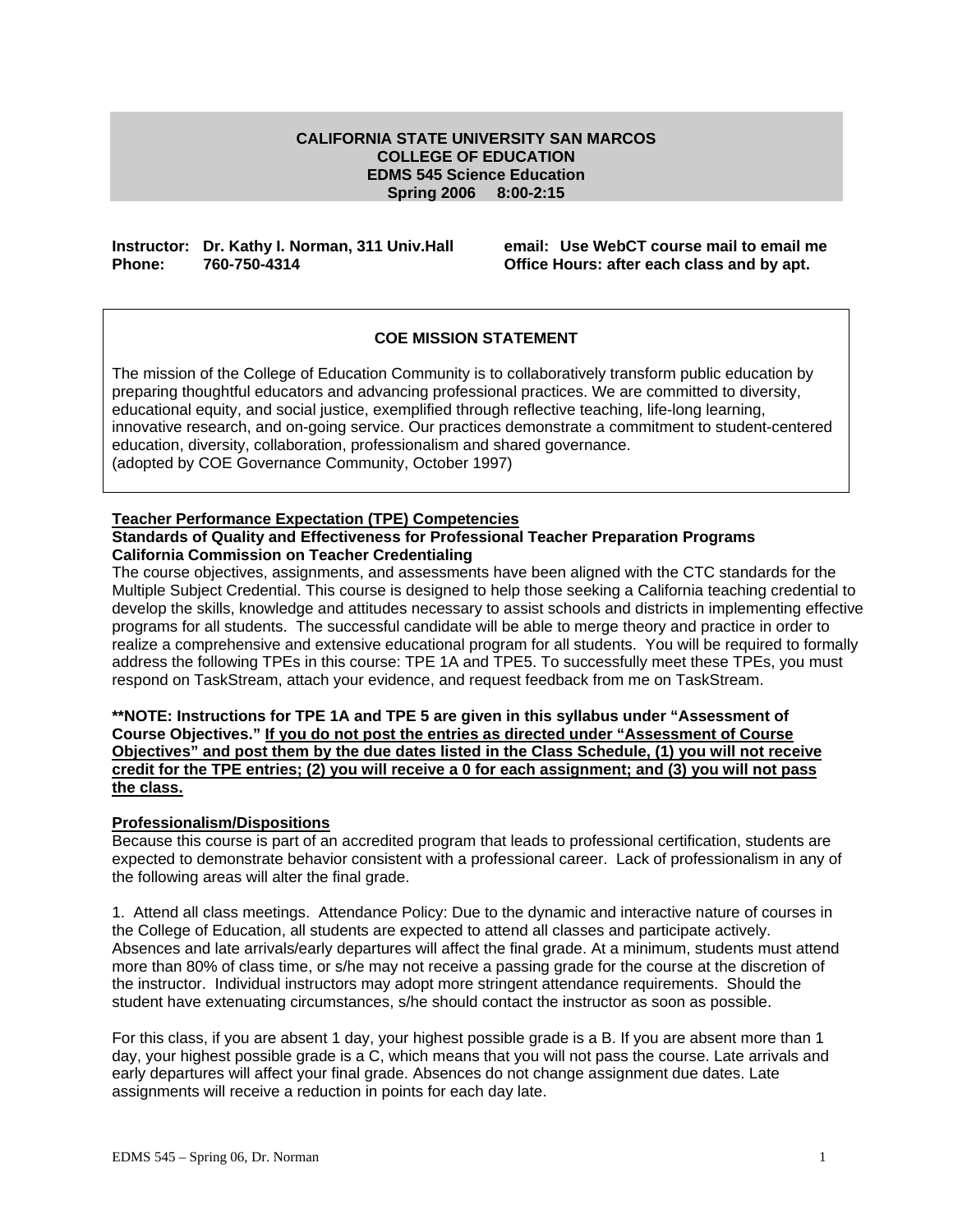2. Interact professionally and collaborate responsibly with your colleagues and professor. Teacher education is a professional preparation program and students will be expected to adhere to standards of dependability, professionalism, and academic honesty. Prepare carefully for class, and be ready to discuss readings and assignments thoughtfully.

3. Each written assignment is expected to have a clear organizational presentation and be free of grammar, punctuation and spelling errors. There will be a reduction in points for the above mentioned errors.

4. Complete all assignments on time. Late assignments will receive a 20% reduction in points for each day late. Occasionally a student may be asked to revise an assignment.

### **Students With Disabilities Requiring Reasonable Accommodations**

Students must be approved for services by providing appropriate and recent documentation to the Office of Disabled Student Services (DSS). This office is located in Craven Hall 5205, and can be contacted by phone at (760) 750-4905, or TTY (760) 750-4909. Students authorized by DSS to receive reasonable accommodations should meet with their instructor during office hours or, in order to ensure confidentiality, in a more private setting.

#### **CSUSM Academic Honesty Policy**

Students will be expected to adhere to standards of academic honesty and integrity, as outlined in the Student Academic Honesty Policy. All written work and oral assignments must be original work. All ideas/materials that are borrowed from other sources must have appropriate references to the original sources. Any quoted material should give credit to the source and be punctuated with quotation marks.

Students are responsible for honest completion of their work including examinations. There will be no tolerance for infractions. If you believe there has been an infraction by someone in the class, please bring it to the instructor's attention. The instructor reserves the right to discipline any student for academic dishonesty in accordance with the general rules and regulations of the university. Disciplinary action may include the lowering of grades and/or the assignment of a failing grade for an exam, assignment, or the class as a whole.

#### **All University Writing Requirement**

In keeping with the All-University Writing Requirement, all courses must have a writing component of at least 2,500 words (approximately 10 pages) which can be administered in a variety of ways.

#### **Person-First Language**

Use "person-first" language in all written and oral assignments and discussions (e.g., "student with autism" rather than "autistic student").

### **Course Prerequisites**

Course prerequisites include admission to the program, successful completion of the Semester 1 courses, and successful completion of the Beginning Student Teaching experience.

#### **Authorization to Teach English Learners**

This credential program has been specifically designed to prepare teachers for the diversity of languages often encountered in California public school classrooms. The authorization to teach English learners is met through the infusion of content and experiences within the credential program, as well as additional coursework. Students successfully completing this program receive a credential with authorization to teach English learners. (approved by CCTC in SB 2042 Program Standards, August 02))

#### **Special Education**

Consistent with the intent to offer a seamless teaching credential in the College of Education, this course will demonstrate the collaborative infusion of special education competencies that reflect inclusive educational practices.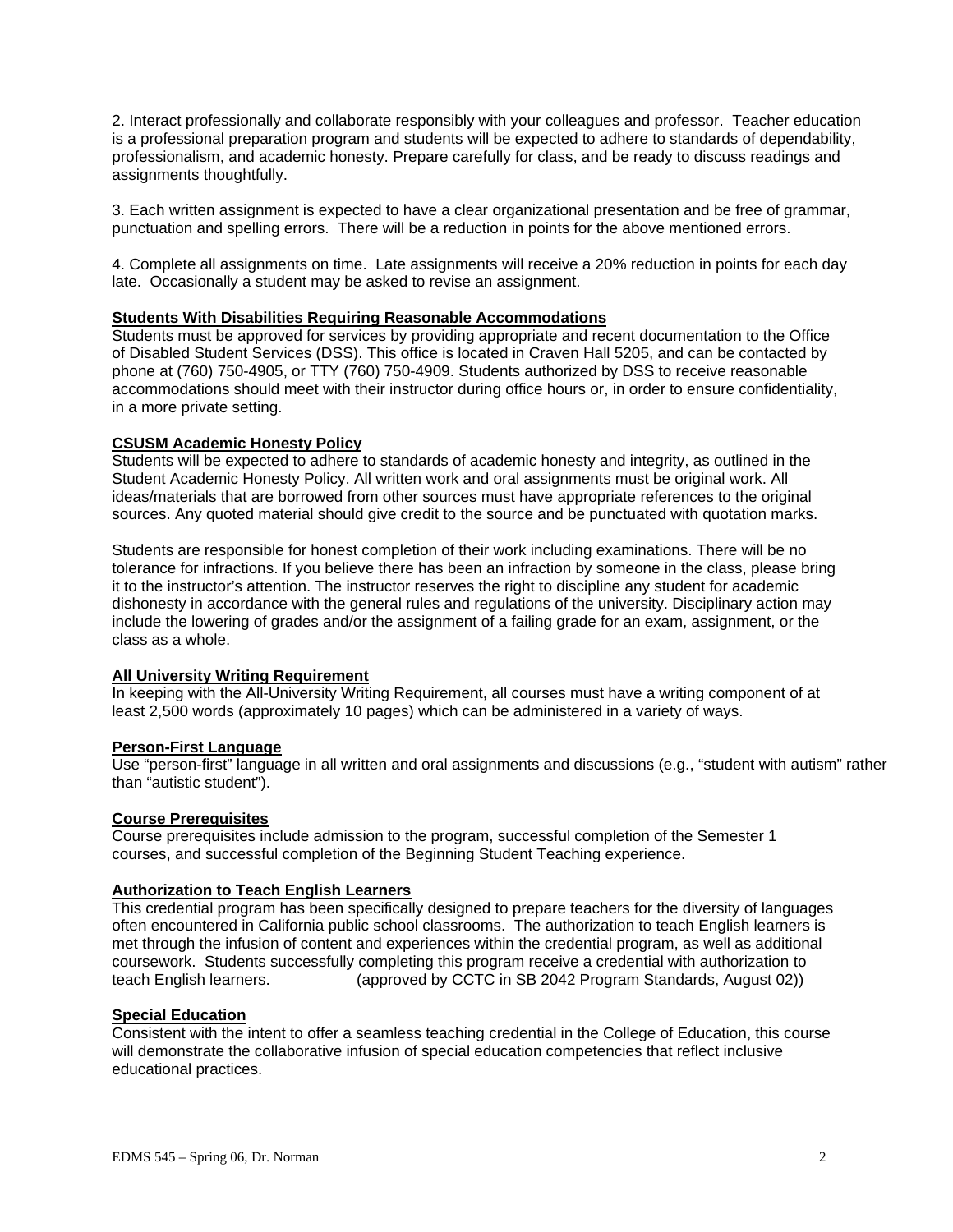# **Technology**

This course infuses technology competencies to prepare our candidates to use technologies, emphasizing their use in both teaching practice and student learning.

### **Visual and Performing Arts**

This course infuses the visual and performing arts in order to prepare our candidates with the skills to integrate the arts in their teaching. The Visual and Performing Arts Content Standards for California Public Schools (http://www.cde.ca.gov/cdepress/standards-pdfs/visual-performing-arts.pdf) describe what every student should know and be able to do in the visual and performing arts, pre-kindergarten through grade 12 in five strands: artistic perception; creative expression; historical and cultural context; aesthetic valuing; and connections, relationships and applications.

#### **GRADING STANDARDS**

| $A = 93-100$    | $B = 83 - 86$   | $C = 73-76$ |
|-----------------|-----------------|-------------|
| $A - = 90 - 92$ | $B - 80 - 82$   | $C - 70-72$ |
| $B+ = 87-89$    | $C_{+}$ = 77-79 | $F = 0.69$  |

It is expected that students will proofread and edit their assignments prior to submission. Students will ensure that the text is error-free (grammar, spelling), and ideas are logically and concisely presented. The assignment's grade will be negatively affected as a result of this oversight. Each assignment will be graded approximately 80% on content and context (detail, logic, synthesis of information, depth of analysis, etc.), and 20% on mechanics. All citations, where appropriate, will use American Psychological Association ( $\overline{APA}$ ) format. Consult APA Manual,  $5<sup>th</sup>$  edition for citation guidance.

Grading will also include a component of "professional demeanor." Students will conduct themselves in ways that are generally expected of those who are entering the education profession. This includes but is not limited to:

- On-time arrival to all class sessions
- Advance preparation of readings and timely submission of assignments
- Respectful participation in all settings (e.g., whole group, small group, in/outside of class)
- Carefully considered, culturally aware approaches to solution-finding

### **COURSE DESCRIPTION**

This course is designed to provide a comprehensive overview of the objectives, skills, concepts, experiments, materials, and methods necessary to teach science to elementary school children. A series of team activities will provide you with first-hand experiences in these areas. This course focuses on instructional methods, techniques, materials, lesson planning, curriculum development, organization and assessment in science. The integration of curricular areas is addressed. Methods of cross-cultural language and academic development will be integrated into the course.

### **REQUIRED TEXTS**

Friedl, A.E. & Koontz, T.Y. (2005). *Teaching Science to Children, An Inquiry Approach, 6th Ed.* NY: McGraw-Hill.

*Science Framework for California Public Schools.* (2003) Sacramento: California Dept. of Education.

Lamb, R. *Communication Basics: An Overview of Nonviolent Communication*. Center for Nonviolent Communication.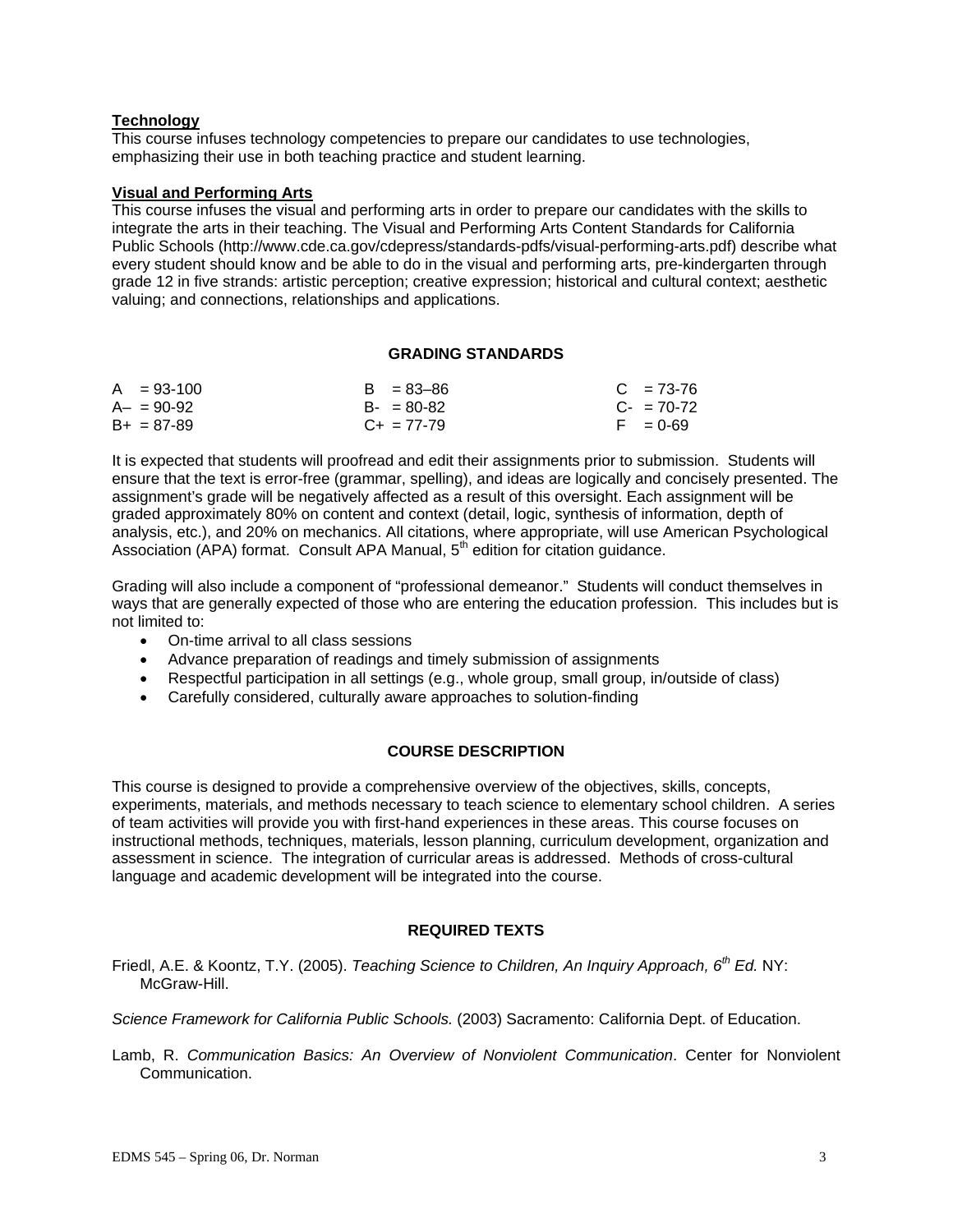# **COURSE OBJECTIVES**

By the end of this course, students should be able to

- 1. Demonstrate proficiency with inquiry skills of observing, measuring, inferring, classifying, predicting, verifying predictions, hypothesizing, isolating variables, interpreting data, and experimenting.
- 2. Identify exemplary materials (curriculum kits, science programs, textbooks, equipment, technology, ancillary materials) appropriate for elementary school children.
- 3. Demonstrate knowledge and understanding of the California Science Framework, the California Science Content Standards, and the National Science Education Standards.
- 4. Demonstrate an understanding of the physical, earth and life science concepts included in the K-8 California Science Content Standards, and how to design lessons to teach the concepts.
- 5. Use the Learning Cycle model of instruction to teach science in a contemporary manner.
- 6 Use technology in elementary science teaching.
- 7. Demonstrate confidence in leading and performing investigations designed to teach science concepts, science process skills, and scientific attitudes.
- 8. Use authentic methods of assessment to evaluate learning of science concepts and processes.
- 9. Design an elementary science teaching mini-unit.
- 10. Practice strategies to include all students in science (linguistically and culturally diverse, students with disabilities and other students with special needs).

# **COURSE TOPICS**

Constructivism & The Learning Cycle Model of Teaching Concept Mapping Objectives for Student Learning & Science Concept Definitions Developing Essential Questions California Science Content Standards California Science Framework Teaching English Language Learners in Science Infusing Writing Activities in Science Lessons Science Curriculum Kits and State Approved Texts Science Process Skills and Scientific Attitudes Current Issues in Science Education Infusing Technology into Science Teaching Authentic Assessments in Science Science Projects, Student Research, Science Fairs Safety in the Science Class Inclusion and Teaching Science to Students with Special Needs Benchmarks and the National Science Education Standards

# **ASSESSMENT OF COURSE OBJECTIVES**

# In-Class Work

| $\bullet$ | Self-Assessments, Action Plan, Action Plan Implementation (individual)<br>Turn in. | 5%  |
|-----------|------------------------------------------------------------------------------------|-----|
|           | • Leadership of Hands-on Science Activities (group) Post to WebCT (2 places).      | 10% |
|           | • Learning Cycle Lesson Drawings and Explanations (individual) Turn in.            | 5%  |
|           | • Group Science Curriculum  Post to WebCT (2 places).                              | 10% |
| $\bullet$ | Individual Science Unit Post to WebCT (2 places).                                  | 10% |
| $\bullet$ | Science Exploratorium Lesson Plan/Presentation (pairs)<br>Post to TaskStream.      | 10% |
| $\bullet$ | Essential Questions Quiz (individual) Turn in.                                     | 5%  |
| $\bullet$ | Mock Interview (group and individual) Post to WebCT.                               | 5%  |
|           |                                                                                    |     |

### Out-of-Class Assignments

- Reading Accountabilities (individual) *Post to WebCT.* 20%
- Videotaped Lesson and Reflection (individual) *Post to TaskStream.* 20%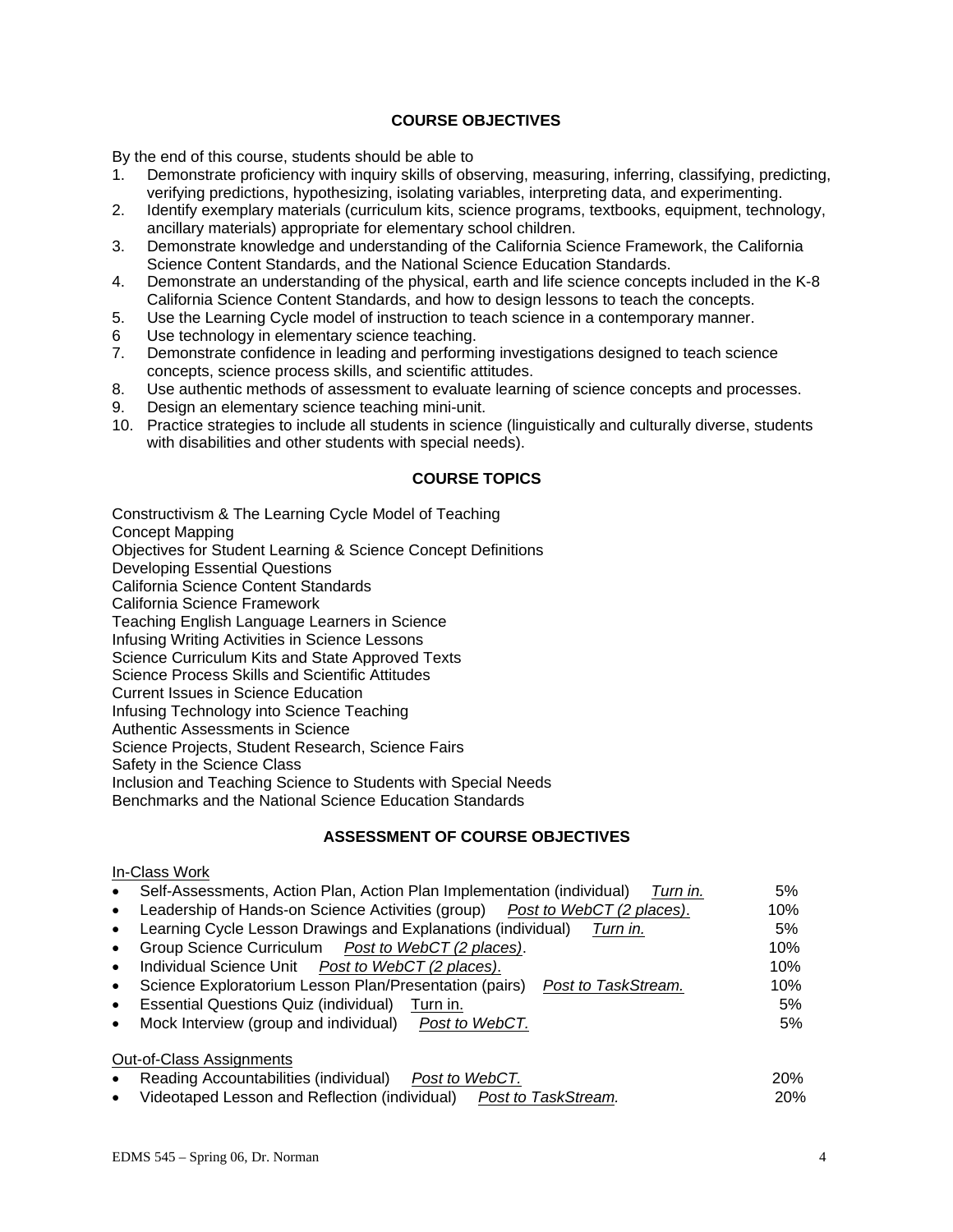### **Descriptions of Assessments**

### *In-Class Work*

### **Self-Assessments, Action Plan, Action Plan Implementation (individual) 5%**

Studies regarding characteristics of great teachers reveal that effective teachers are outstanding in three areas:

- Content Knowledge
- Pedagogy
- Affective traits or "Teacher Disposition"
- 1. **Content knowledge** can be measured through assessments, such as exams or performance assessments. You will complete a practice test to determine your level of content knowledge, as related to what  $4<sup>th</sup>$  graders are expected to know.
- 2. **Pedagogy** (or instructional skills and strategies) can be determined by observing your teaching. You can observe it by videotaping yourself and reviewing the video. You can also have others watch you teach or watch the video of you teaching.
- 3. The **affective** component of teaching is harder to determine or watch. However, it is easily sensed, as it is the "**attitude**" one has. This is also called "**disposition** to teach" and it includes such important skills as listening, collaborating with others, and being respectful.

### **Where are you?**

#### **Where do you want to go?**

In this class, you will do a self-evaluation of your current status with regard to **the characteristics of great teachers: content knowledge, pedagogy, and attitude/disposition**. You will be assigned a partner with whom to discuss your self-evaluation and possibly revise your evaluation. In addition, you will develop an Action Plan for each of the 3 areas, review and revise it with your partner, and implement your action plan. Mid-semester you will again do a self-assessment, discuss it with your partner, and revise your action plan. This will be repeated at the end of the semester. By working with a partner, you and your partner can observe each other during the 8 week class and help each other improve in content knowledge, pedagogy, and teacher disposition.

Since attitude and teacher disposition can be difficult to define, a list of behaviors that indicate attitude disposition are below:

- General classroom attendance, promptness, and participation: is on time, respects time boundaries (breaks, etc.), regularly attends class, and actively participates.
- Attention to classroom discussion protocols: respects time limitations, recognizes and respects the perspectives of fellow classmates, gives wait time, listens actively, uses non-interruptive skills, mediates disagreements by working to understand others' perspectives and finding common ground, genuinely encourages all to participate.
- Social and cooperative skills (as illustrated in cooperative projects): assumes responsibility of one's roles, is open to consensus and mediation, effectively communicates ideas, attends group meetings, is dependable, respects others' ideas, expects quality work from self and colleagues, manages time effectively, uses organizational skills and leadership skills, is assertive but not aggressive, uses reflection as a means of evaluation, motivates and offers positive reinforcement to others.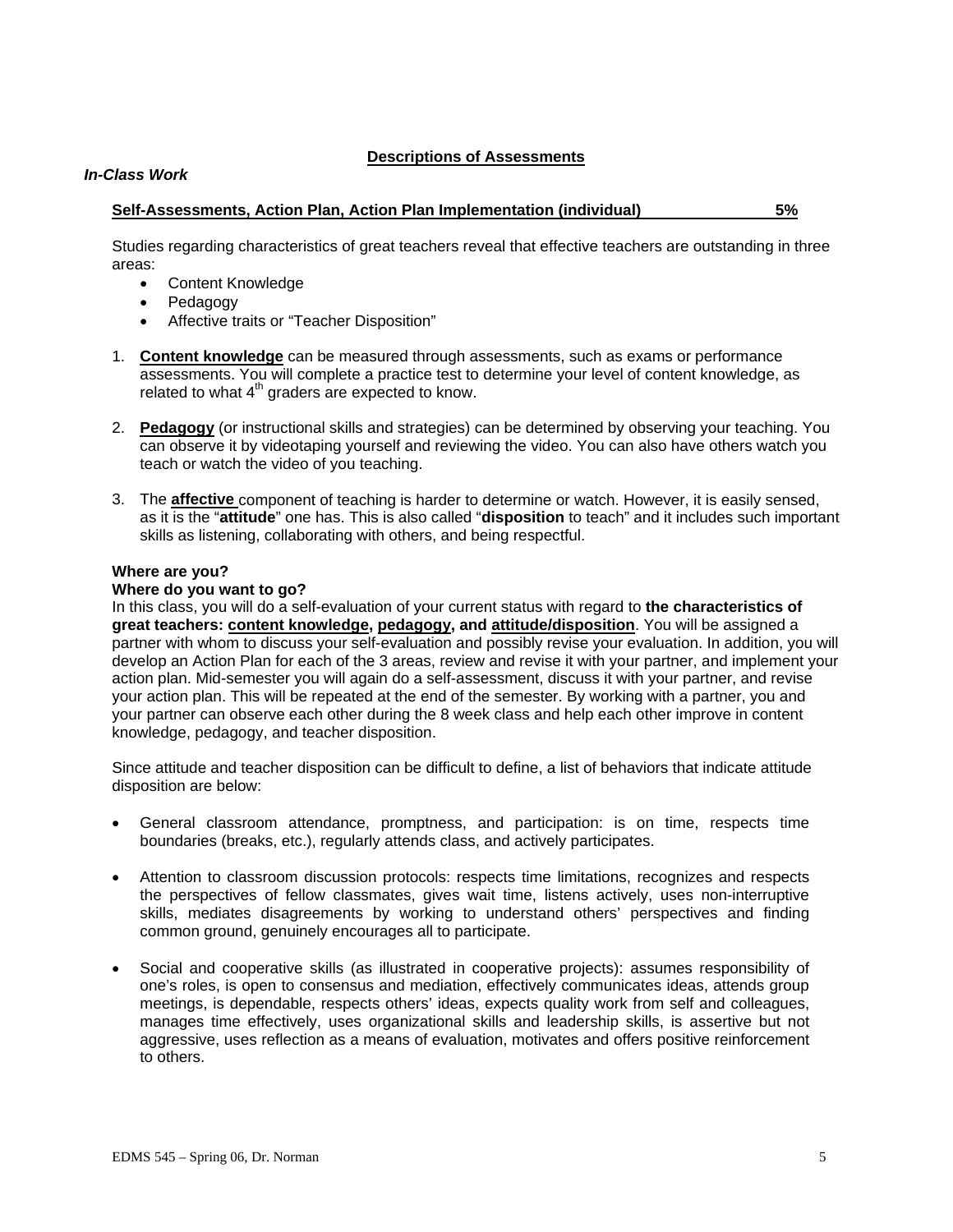- Attention to assignments: meets time deadlines, produces quality products, responds cooperatively to constructive criticism, uses rubrics or other stipulated criteria to shape an assignment, prioritizes tasks and performs/supervises several tasks at once.
- General classroom demeanor: is professional, creative, kind, sensitive, respectful, has a sense of humor, is supportive of fellow classmates and instructors; recognizes others' perspectives as valid and works to include all "voices" in the classroom; is aware of and responsive to issues and behaviors that might marginalize colleagues in the classroom.
- Flexibility: is responsive when reasonable adjustments to the syllabus, curriculum, schedule, and school site assignments become necessary (common to the educational arena); can work through frustrations by problem-solving with others and not letting emotional responses dominate or impair thinking; "bounces" back easily; can work calmly under stress.
- Openness to and enthusiasm for learning: can engage with a variety of educational ideas with an open mind and a sense of exploration; demonstrates passion for and metacognition of learning across the curriculum and within discipline areas; takes advantage of learning opportunities and seeks out additional opportunities for learning.

### **For Group Leadership of Science Activities, Group Curriculum, and Individual Unit Assignment:**

You will upload all 3 to the Assignments Tool AND to the Presentations Tool. (Assignments upload is for grading. Presentations upload is for sharing with others, for class work and teaching with children.) Uploading to the Assignments tool is easy; just follow the online prompts for the Assignment you are uploading. Below is information to help you upload to Presentations area.

**Uploading a Student Presentation.** You can upload a Student Presentations file from your computer.

- 1. Go to Presentations.
- 2. Select your class. Click Edit Files
- 3. Select the Assignment for which you are uploading (Group Leadership, Group Curriculum, or Individual Unit).
- 4. On the right column, under Options: Files, click Upload. The Upload File screen appears.
- 5. Upload your files:
	- a. Next to Filename, click Browse.
	- b. Locate and select the file you want to upload. The path and filename of your attachment appears in the Attachments text box.
	- c. From the Destination folder drop-down list, select the folder in which to save your file. Save it in the Assignment folder for which you are uploading (Group Leadership, Group Curriculum, or Individual Unit).
	- d. Click Upload. The File Options screen appears, and the uploaded file appears as a link under the folder you selected.
	- e. If you want to view the contents of a folder, click the folder name.
	- f. If you want to view the file, click the magnifying glass to the left of the file name.

You will download the lessons that groups upload to Group Leadership of Hands-On Science Activities, because you will need them for class. You will download Group Curricula and Individual Units, so that everyone can share them and use them in student teaching. Below is information to help you download.

**Downloading Files.** You can download a file from Student Presentations to your personal computer.

- 1. From the Presentations screen, locate the group from which you want to download files and in the Files column, click Edit Files. The Folders and Files screen appears.
	- a. Locate and select the file that you want to download.
	- b. On the right column, under Options: Files, click Download.
	- c. Click Download. Your browser's file download screen appears.
	- d. Follow the onscreen instructions.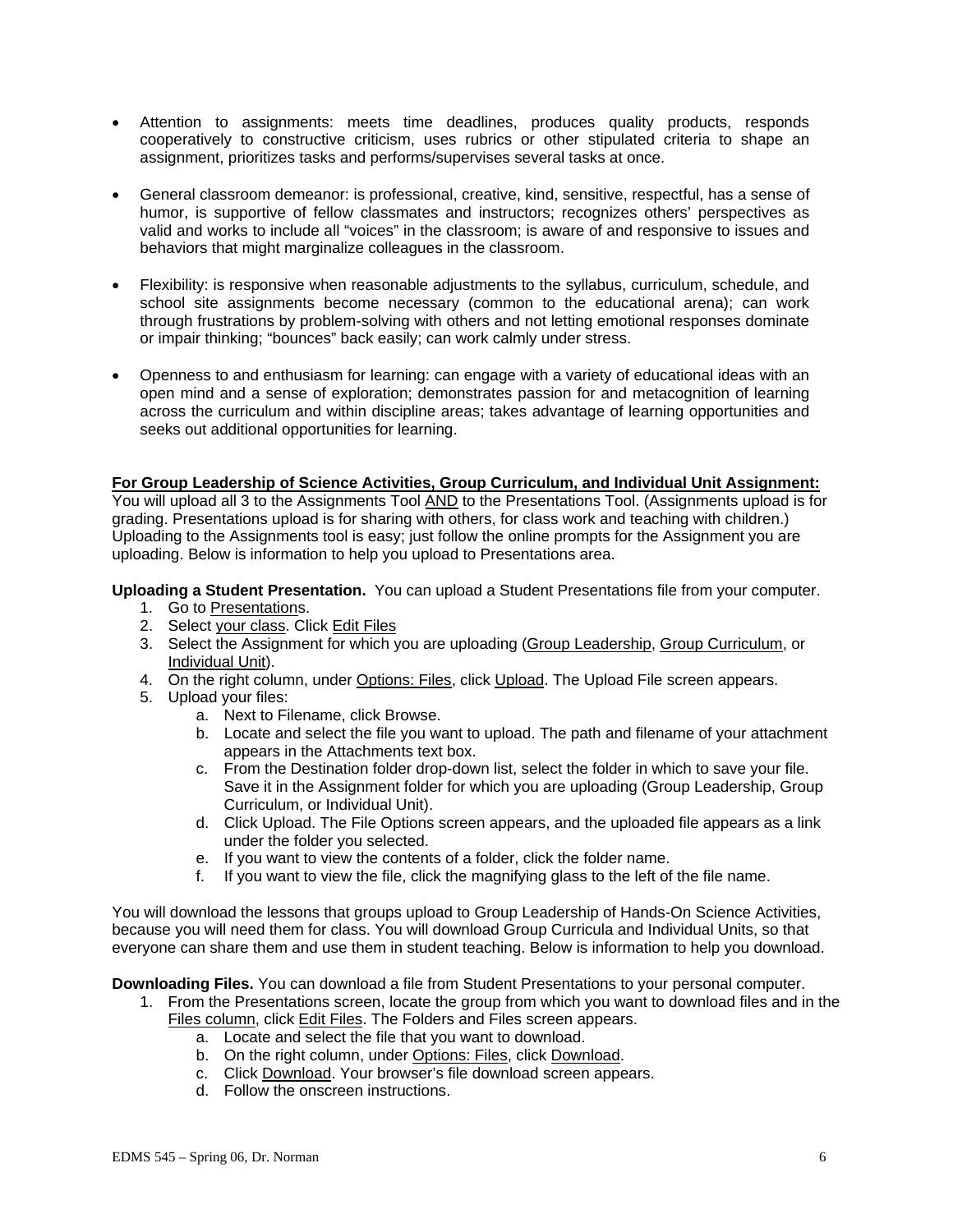### **Leadership of Hands-on Science Activities (group) 10%** 10%

**Note: Once your team has a date for a presentation, go to the class calendar and post your team members' names on the date you are presenting a lesson.** 

#### **\*\*\*The day before each class with a team lesson, go to WebCT and print the lesson for class.**

Students will lead hands-on science lessons during class. The lessons should model inquiry instruction, good questioning skills, and be content-understandable and non-judgmental. The lessons should be based on the CA Science Content Standards. Strategies for English language learners, technology integration, and methods for teaching students with disabilities should be included.

You will work in teams to lead science lessons based on the Learning Cycle Model of Instruction. You will teach these to your classmates. Each lesson will be allocated a maximum of 35 minutes of class time to teach. Your classmates will not role-play elementary students, but will learn the science content and how to teach it. Treat your classmates as teachers, not elementary students.

The lessons should include hands-on lessons, and should emphasize particular science concepts. The Exploration and Application phases of the Learning Cycle require different hands-on science activities using manipulatives. **ALWAYS begin Exploration with students making PREDICTIONS**. Hands-on activities are NOT reading or completing worksheets (though they may require students to read something or complete lab observation sheets). You should take the activities "off of paper" and require students to use the science process skills with science manipulatives. **You need to know and understand the stages of the Learning Cycle, or you will not be given credit for your lesson.**

Be sure you understand the concepts you are emphasizing, and that you can explain them. The lessons should be developmentally appropriate for K-6, and should follow the NSTA Safety Guidelines. Begin the lesson by writing essential questions about the lesson on the board, for students to consider during the lesson. Make sure that you include the 3 stages of the Learning Cycle. Make sure that science content background and applications to everyday life are addressed. You need to **EXPLAIN** Strategies for English language learners and adaptations for students with disabilities.

Prepare a PowerPoint Presentation to use in your lesson. The presentation should include a detailed explanation of the science content, as well as a list and definitions of science concepts important to the lesson. Additionally, include a list of at least 5 web sites (with short descriptions) that address the science topic and concepts through simulations, graphics and movies. You should have links to these web sites and show examples during the lesson.

Science Lesson Handout

- Prepare a handout which includes the information under Lesson Plan Format
- Post to WebCT under Assignments (Group Leadership) **and** under Presentations **(2 places),** making sure you include:
	- o team members' names at the top
	- o references at the bottom.

You will videotape your lesson. After teaching it in the class, you should each watch the video and each write a one page reflection. The reflection should include strengths, weaknesses, and recommendations for improvement. Turn in the reflection at the next class session.

IMPORTANT NOTE: At least five days PRIOR to your team's presentation, email your complete lesson plan and your PowerPoint Presentation to the instructor for review. Include the date you will present to the class. After I have approved these, you should post the Lesson Plan on WebCT under Assignments (Group Leadership) and under Presentations. **Be sure to post the Lesson Plan to WebCT at least two days before your presentation day.** After your presentation (by the next class), turn in your **Reflection and your Peer Evaluation Form**.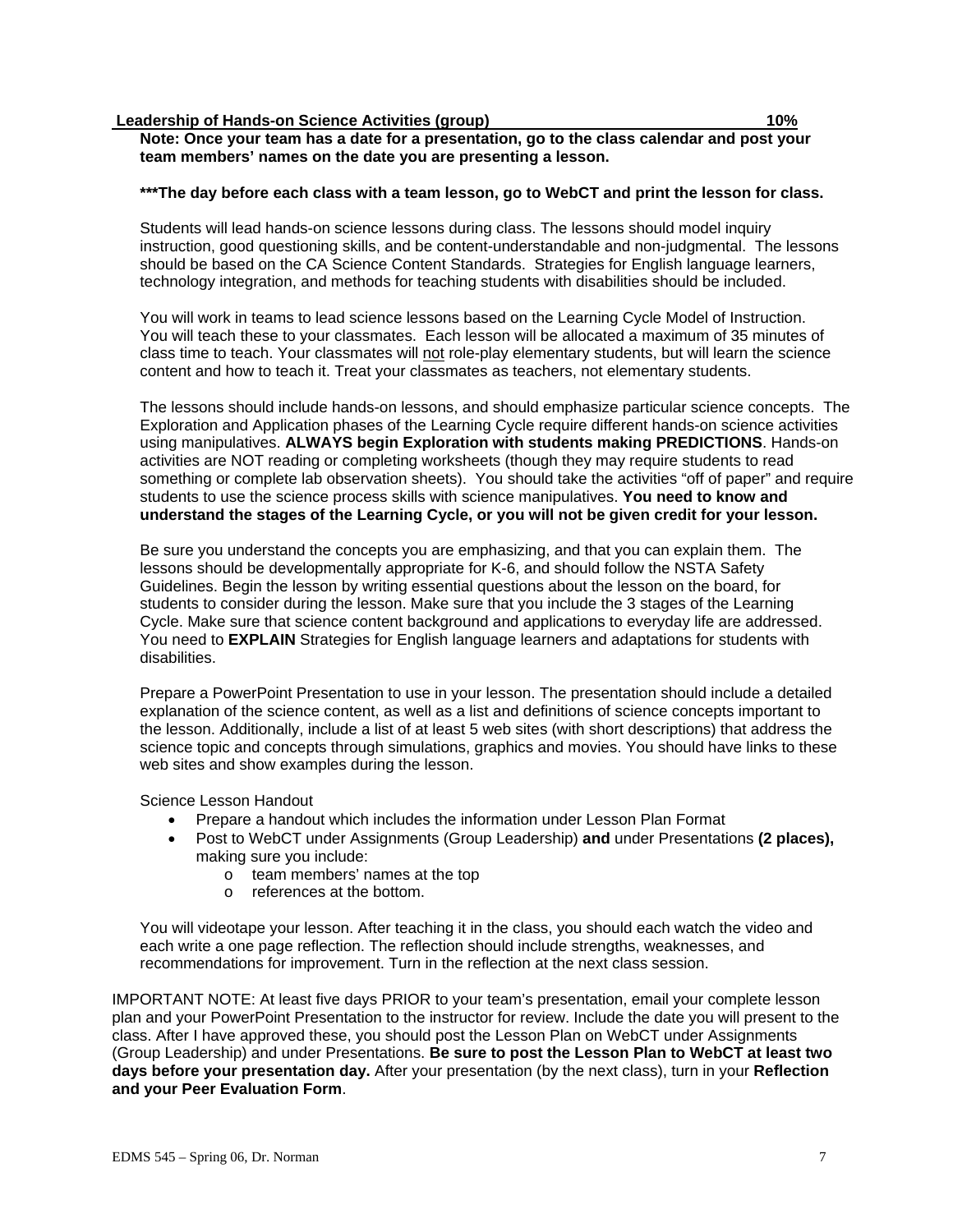### **Lesson Plan Format**

**Lesson Title**: What is the title of your lesson?

**Grade Level**: What is the grade level?

**Student Groupings**: How will you group students for instruction?

**Materials/Resources/Technology:** What does the teacher need? What do the students need?

**California Science Content Standard(s):** What standards are addressed? Include at least one science area (life science, physical science, or earth science) standard and one investigation standard.

**Lesson Objective(s):** What do you want students to be able to do?

Write in complete sentences. Use an action verb and explain how students will demonstrate their new knowledge and understanding. "The students will **example and intervalse and understanding.**"

**Science Concept(s):** What are you trying to teach? Do not say "The students will \_\_\_\_.." (That is an objective, not a concept.)

**Essential Question(s):** What are your essential question(s) for this concept? What leads to the big idea?

**Assessment**: How will your students demonstrate that they have met the objective? What evidence demonstrates that they have achieved the objective?

**Criteria for Assessment:** What criteria will you use to grade the assessment? How will you know if someone has successfully completed the assessment?

**Lesson Procedures:** Explain the procedures for each. Include what the teacher will do and what the students will do.

### **The Learning Cycle**

- a. Exploration (Begin with students making predictions.)
- b. Concept Invention
- c. Concept Application

#### **Accommodations/Adaptations/Applications:**

- $\triangleright$  Strategies for English language learners and explanations (5)
- $\triangleright$  Adaptations for students with disabilities and explanations (5)
- $\triangleright$  Applications to everyday life and explanations (5)

**Science Content Background:** 1-2 page summary of the content background

**Web Sites**: 5 interactive relevant web sites with descriptions

**Children's Literature Books**: Title, author, publisher, year of 5 children's books on the topic

**Arts Standards Integration**: Explain how you will integrate learning in the Arts.

**References:** Title, author, publisher, year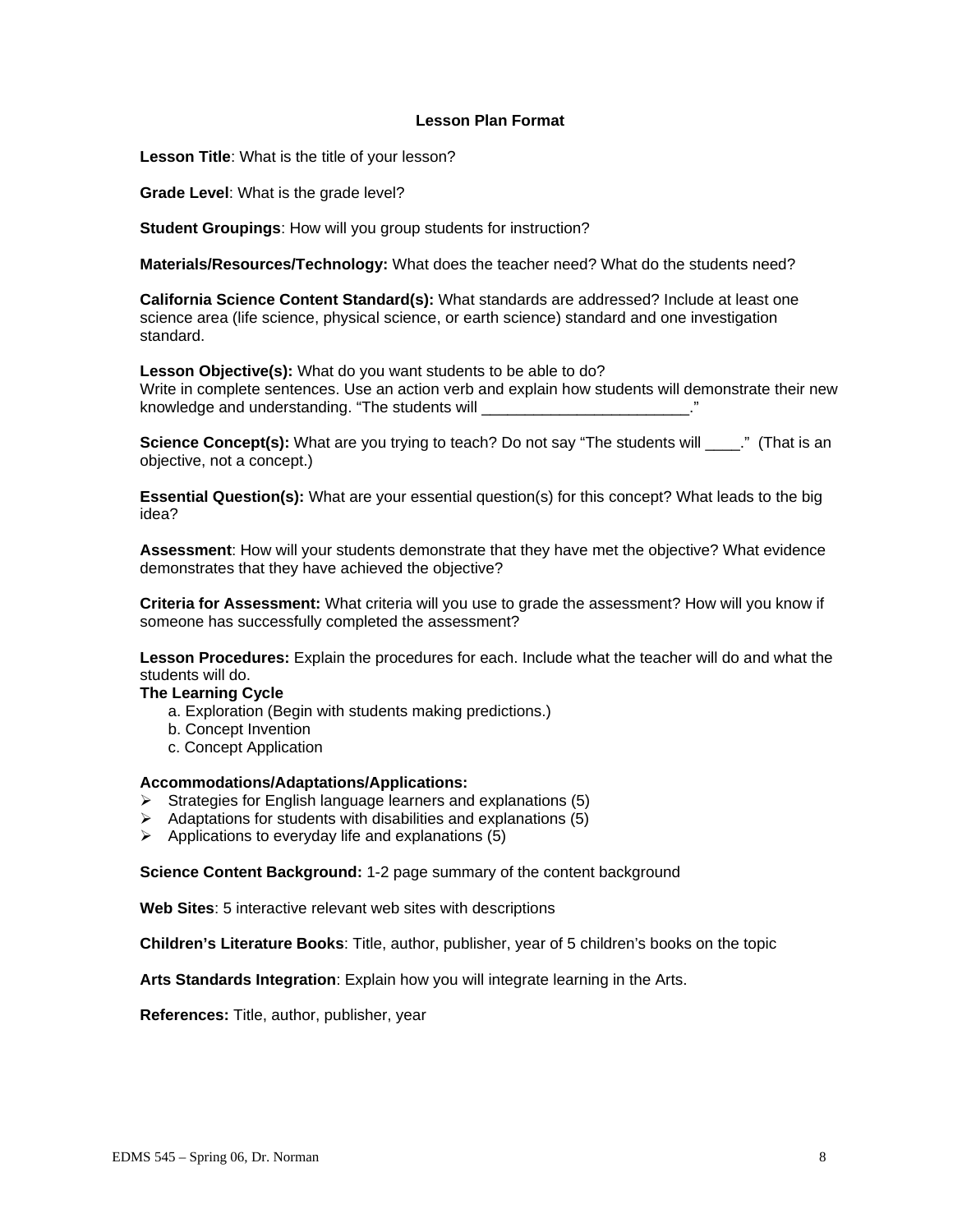# **RUBRIC FOR HANDS-ON SCIENCE LESSONS**

\_\_\_\_\_\_\_\_\_\_\_\_\_\_\_\_\_\_\_\_\_\_\_\_\_\_\_\_\_\_\_\_\_\_\_\_ \_\_\_\_\_\_\_\_\_\_\_\_\_\_\_\_\_\_\_\_\_\_\_\_\_\_\_\_\_\_\_\_\_\_\_\_

\_\_\_\_\_\_\_\_\_\_\_\_\_\_\_\_\_\_\_\_\_\_\_\_\_\_\_\_\_\_\_\_\_\_\_\_ \_\_\_\_\_\_\_\_\_\_\_\_\_\_\_\_\_\_\_\_\_\_\_\_\_\_\_\_\_\_\_\_\_\_\_\_

Title of Lesson: \_\_\_\_\_\_\_\_\_\_\_\_\_\_\_\_\_\_\_\_\_\_\_\_\_\_\_\_\_\_\_\_\_\_\_\_\_\_\_\_\_\_\_\_\_

Names: \_\_\_\_\_\_\_\_\_\_\_\_\_\_\_\_\_\_\_\_\_\_\_\_\_\_\_\_\_\_\_\_\_\_\_\_\_ \_\_\_\_\_\_\_\_\_\_\_\_\_\_\_\_\_\_\_\_\_\_\_\_\_\_\_\_\_\_\_\_\_\_\_\_

| <b>Activity</b>                | <b>Criteria/ Quality of Work</b>                                                                                                                                         | <b>Score</b> |
|--------------------------------|--------------------------------------------------------------------------------------------------------------------------------------------------------------------------|--------------|
| Materials                      | Materials were provided so that all students could easily participate - 5 pts.<br>Materials were provided so that some students could easily participate - 3 pts.        |              |
| 5 <sub>pts</sub>               | Materials were provided so that a few students could easily participate - 1 pt.<br>Materials were not provided so that students could easily participate - 0 pt.         |              |
|                                | (5 points maximum)                                                                                                                                                       |              |
| Essential                      | You included 2 essential questions in the lesson, asking about the "big idea."                                                                                           |              |
| Questions                      | These were not simple knowledge or application questions, but questions relating                                                                                         |              |
| 5 <sub>pts</sub>               | the lesson to the big idea                                                                                                                                               |              |
|                                | (5 points maximum)                                                                                                                                                       |              |
| Assessment                     | You included an explanation of a performance assessment during which students                                                                                            |              |
| & Criteria<br>5 <sub>pts</sub> | showed evidence that they achieved the objectives.<br>You also included the criteria to be used for grading the assessment.                                              |              |
|                                | (5 points maximum)                                                                                                                                                       |              |
| Concept                        | 1) All students participated in a developmentally appropriate hands-on science<br>activity, made observations, and collected data. Predictions were made at<br>beginning |              |
| <b>Exploration</b>             | 2) Are children provided with hands-on activities (sometimes problem                                                                                                     |              |
| 10pts                          | solving) prior to being introduced to the new ideas?                                                                                                                     |              |
|                                | 3) Do the exploration activities elicit children ideas relative to those                                                                                                 |              |
|                                | activities?                                                                                                                                                              |              |
|                                | 4) Are the exploration activities clear lead-in's to the introduction of the                                                                                             |              |
|                                | idea? That is, do the exploration activities provide the experiences                                                                                                     |              |
|                                | children need to meaningfully grasp the new idea when that new idea is                                                                                                   |              |
|                                | presented?                                                                                                                                                               |              |
|                                | 5) Is there a likelihood that the children will come up with the key idea as                                                                                             |              |
|                                | a consequence of the exploration activities?                                                                                                                             |              |
|                                | (2 points for each of the above)                                                                                                                                         |              |
|                                | 1) Students shared their observations, data and explanations. Teacher provided<br>further explanations and terminology, and tied it all together.                        |              |
| Concept                        | 2) When the new idea or skill is introduced, does the teacher directly                                                                                                   |              |
| <b>Invention</b>               | relate the presentation to what children have experienced in the                                                                                                         |              |
| 10 <sub>pts</sub>              | exploration activity?                                                                                                                                                    |              |
|                                | 3) Does the teacher attempt to elicit the key idea from the children before                                                                                              |              |
|                                | presenting that idea?                                                                                                                                                    |              |
|                                | 4) Is there an attempt by the teacher to check on children's                                                                                                             |              |
|                                | understanding of the newly presented concept or skill?                                                                                                                   |              |
|                                | 5) Is there an attempt by the teacher to give children an example of what                                                                                                |              |
|                                | the concept is not?                                                                                                                                                      |              |
|                                | (2 points for each of the above)                                                                                                                                         |              |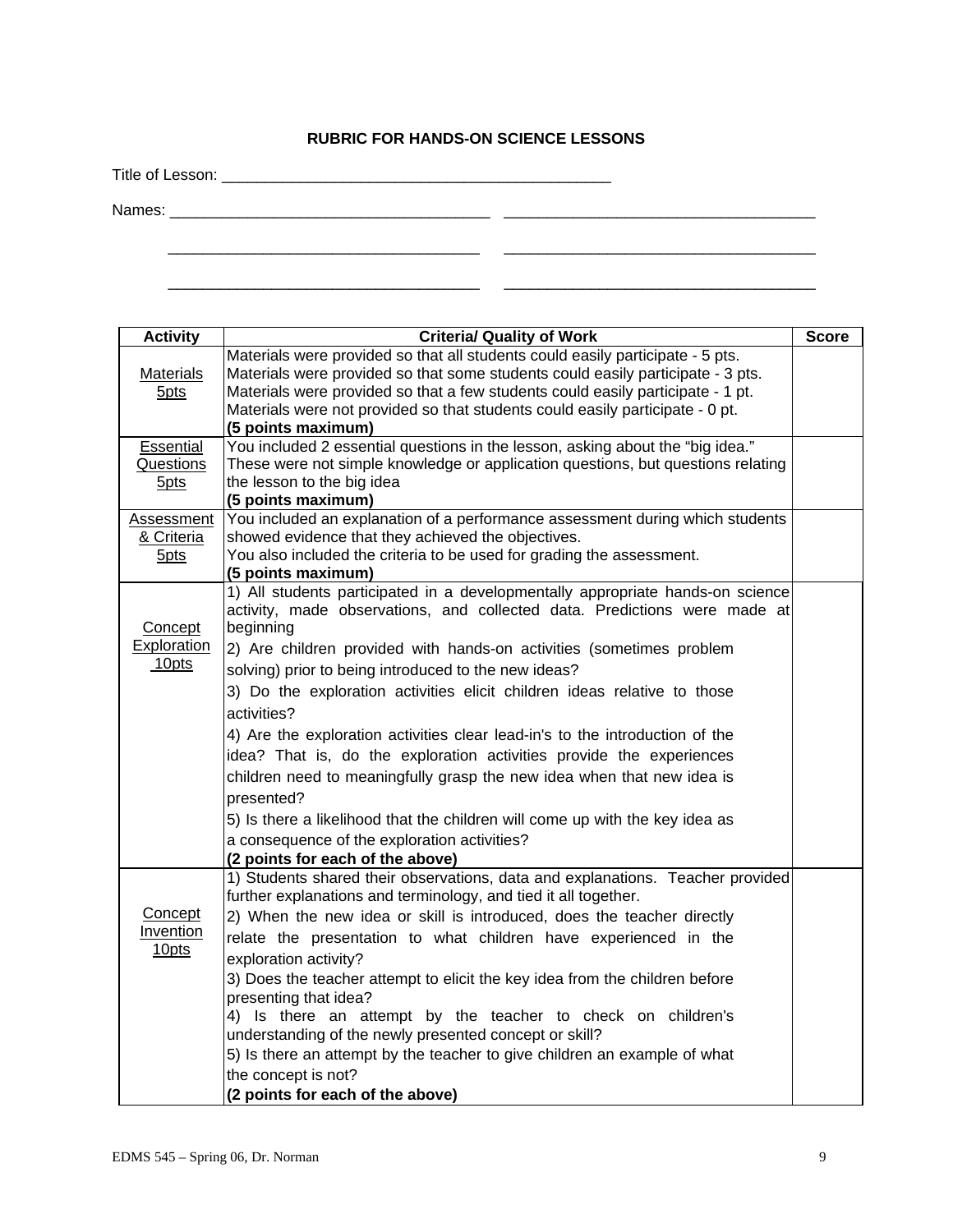| Science<br>Content<br>Background<br>10 pts                                    | Your team provided a thorough explanation of the science content background in<br>the PP presentation - 10 pts.<br>Your team provided a short explanation of the science content background - 6<br>pts.<br>Your team provided an incomplete explanation of the science content background<br>- 2 pts.<br>Your team provided a poor explanation of the science content background - 0 pts.                    |  |
|-------------------------------------------------------------------------------|--------------------------------------------------------------------------------------------------------------------------------------------------------------------------------------------------------------------------------------------------------------------------------------------------------------------------------------------------------------------------------------------------------------|--|
|                                                                               | (10 points maximum)                                                                                                                                                                                                                                                                                                                                                                                          |  |
| <b>Sites</b><br>$10$ pts                                                      | Relevant Web Your PP presentation and lesson plan included 5 web sites with descriptions and<br>links to the sites.<br>(2 points for each)                                                                                                                                                                                                                                                                   |  |
| Concept<br><b>Application</b><br>10 pts                                       | 1) Are hands-on activities used in the application/elaboration stage?<br>2) Are there explicit attempts to offer children corrective and confirmatory<br>feedback?<br>3) Will any new element (refinement) be added to broaden and deepen<br>children's understanding or skill?<br>4) Can the application/elaboration activities serve as exploration activities<br>for a new idea?<br>(2.5 points for each) |  |
| <b>Strategies for</b><br><b>English</b><br>language<br>learners 5 pts         | Numerous (5) Strategies for English language learners are explained<br>(1 pts for each)                                                                                                                                                                                                                                                                                                                      |  |
| <b>Applications</b><br>to real life<br>5 points                               | 5-6 applications to everyday life are described<br>(1 points for each)                                                                                                                                                                                                                                                                                                                                       |  |
| <b>Adaptations</b><br>for Students<br>with<br><b>Disabilities</b><br>5 points | 5 adaptations to meet the needs of students with disabilities are included<br>(1 points for each)                                                                                                                                                                                                                                                                                                            |  |
| <u>Arts</u><br>5pts                                                           | You integrated one or more arts standards in a meaningful way $-5$ pts.<br>Arts included, but did not include standards - 3 pts.<br>Little relation to the $arts - 1$ pt.                                                                                                                                                                                                                                    |  |
| Handout<br>$10$ pts                                                           | Handout included everything listed for lesson plan<br>(1 points OFF for each missing item)                                                                                                                                                                                                                                                                                                                   |  |
| Presentation<br>$5$ pts                                                       | Your team was ready to present at the beginning of class, had all materials ready<br>and all handouts copied, and stayed within the time allocated. You kept students<br>on-task and did not waste time - 5 pts.<br>Your team accomplished some of the items listed - 3 pts.<br>Your team accomplished few of the items listed - 1 pts.<br>Your team did not accomplish any of the items listed - 0 pts.     |  |
|                                                                               | (5 points maximum)                                                                                                                                                                                                                                                                                                                                                                                           |  |
|                                                                               | <b>TOTAL POINTS/100</b>                                                                                                                                                                                                                                                                                                                                                                                      |  |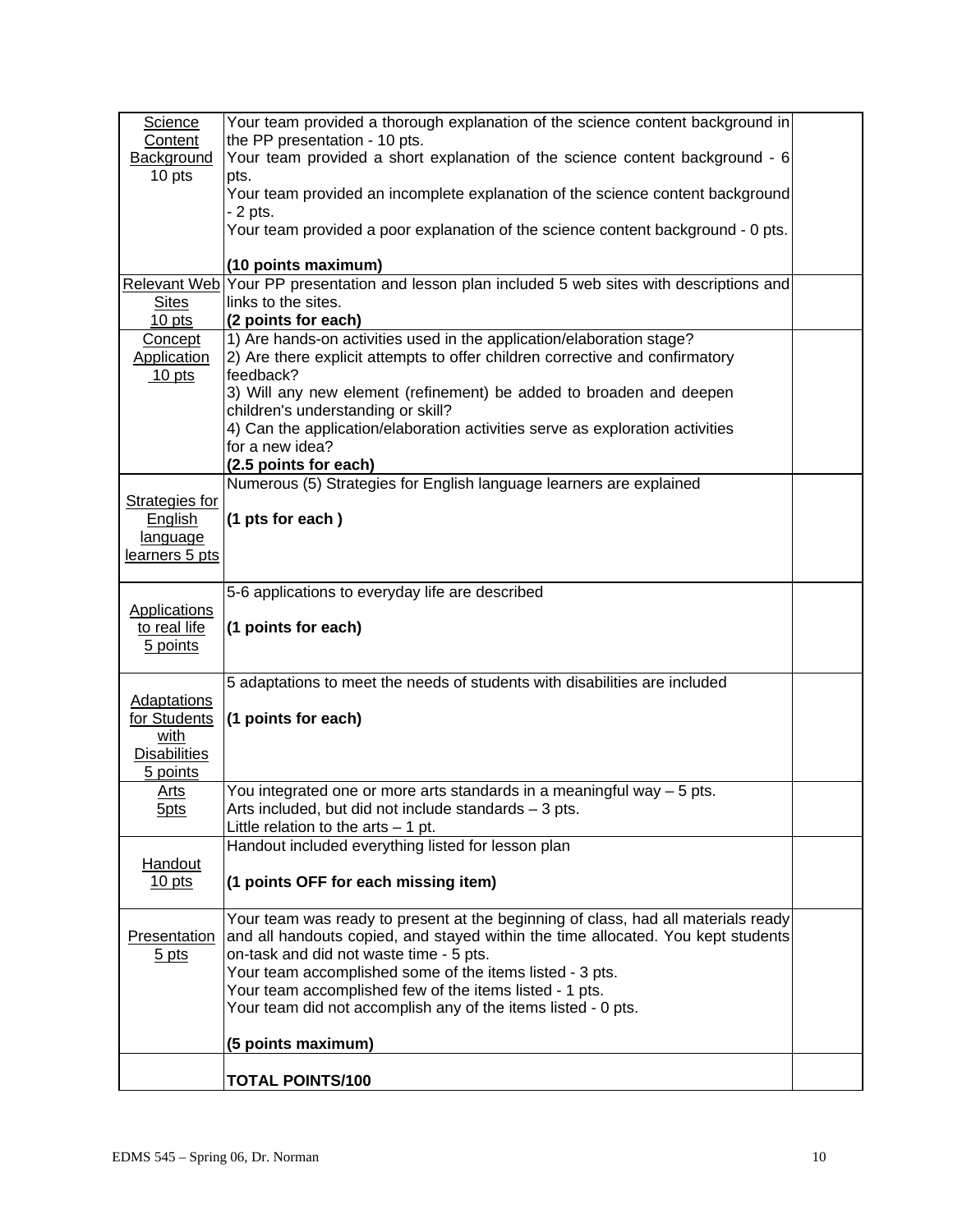#### During the 15 minutes following each Team presentation, you will make a drawing illustrating what you learned during the lesson. You will attach an explanation to the drawing, usually about ½-1 page. Be sure to pay attention during the lesson so that you have something to draw and explain!

### **Group Science Curriculum 10%**

Instructions will be given in class.

Post to WebCT under Assignments (Group Curriculum) **and** under Presentations **(2 places),** making sure you include:

o team members' names at the top and references at the bottom.

Turn in **Peer Evaluation Form** after you post the Curriculum to WebCT.

# **Individual Science Unit 10%**

Instructions will be given in class.

Post to WebCT under Assignments (Individual Unit) **and** under Presentations **(2 places),** making sure you include:

o your names at the top and references at the bottom.

### **Science Exploratorium Lesson Plan/Presentation (pairs) 10% 10%**

**Critical Assessment Task (CATs) to be submitted and discussed on TaskStream for TPE 5.**  Develop an inquiry activity to teach to elementary students. You may work in pairs on this assignment (pairs, not three, four or five).

You will prepare a hands-on science lesson and poster about a science concept. You will present the lesson at our Elementary School Science Exploratorium. Be sure you understand the concept(s) you are emphasizing, and that you can explain it. The activity should be developmentally appropriate, and should follow the NSTA Safety Guidelines. Prior to teaching the lesson, turn it in to your instructor for review. The lessons should include hands-on lessons, and should emphasize particular science concepts. The Exploration and Application phases of the Learning Cycle must require different hands-on science activities using manipulatives. Hands-on activities are NOT reading or completing worksheets (though they may require students to read something or complete lab observation sheets). You should take the activities "off of paper" and require students to use the science process skills with science manipulatives.) Type a 1 page abbreviated Lesson Plan with your names at the top and REFERENCES at the bottom.

# **Lesson Plan Format**

**Lesson Title**: What is the title of your lesson?

**Lesson Objective(s):** What do you want students to be able to do? Write in complete sentences. Use an action verb and explain how students will demonstrate their new knowledge and understanding. "The students will

**Science Concept(s):** What are you trying to teach?

Do not say "The students will \_\_\_\_." (That is an objective, not a science concept.)

**Essential Question(s):** What are your essential question(s) for this concept?

**Materials/Resources/Technology:** What does the teacher need? What do the students need?

**Assessment**: How will your students demonstrate that they have met the objective? Is there a clear match between the standards, objectives and the assessment?

**Assessment Criteria:** What criteria will you use for grading the assessment? How will you know students have successfully completed the assessment?

**Lesson Procedures:** BRIEFLY explain the procedures for each. Include what the teacher will do and what the students will do.

- ¾ Exploration (Students should first make predictions.)
- ¾ Concept Invention
- ¾ Concept Application

**References:** Title, author, publisher, year of resources

**Learning Cycle Lesson Drawings and Explanations (individual) 10%**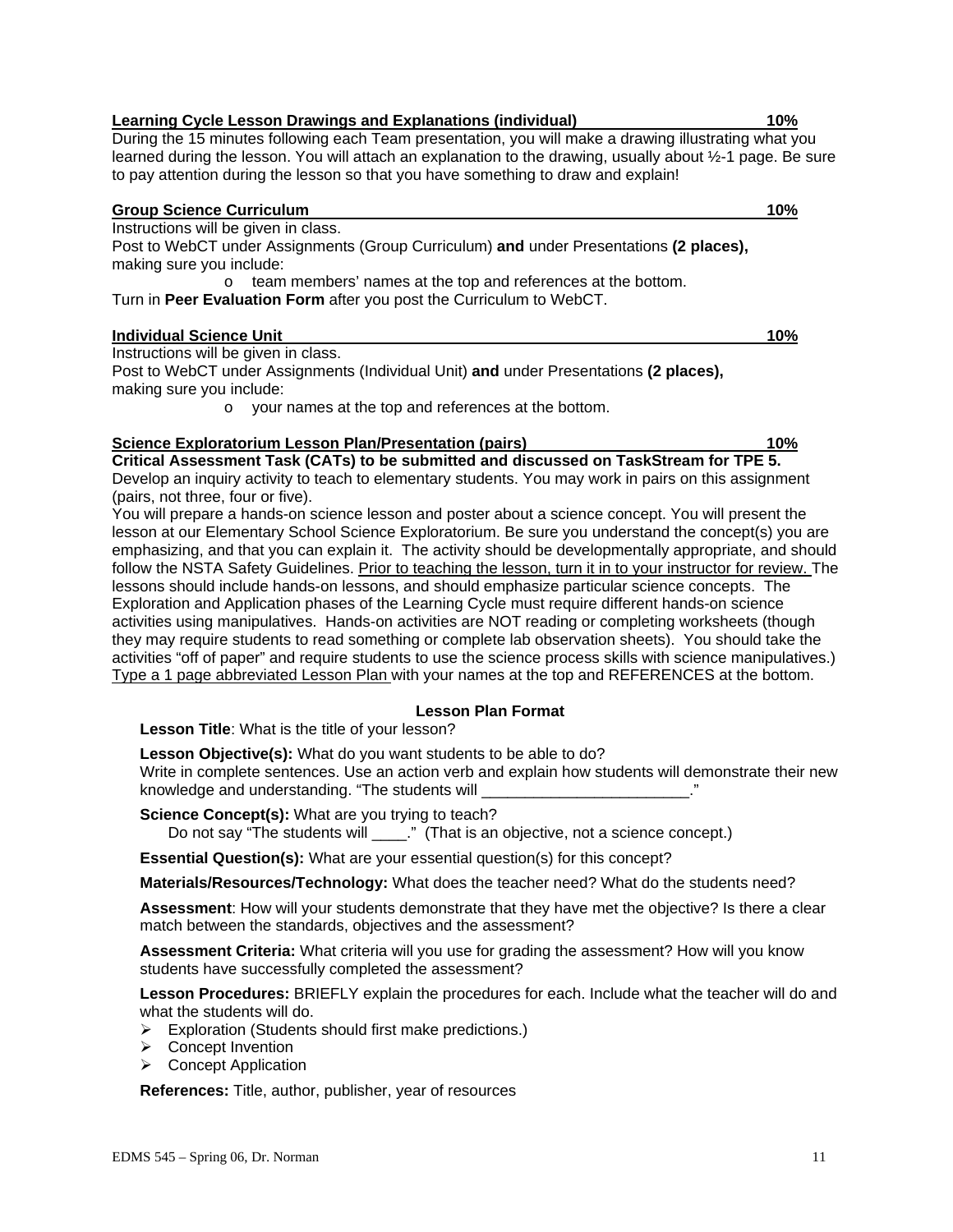# **The Reflection** (to turn in after the Exploratorium; answer the following)

- a. How did the children respond? (What did they say and do?)
- b. How do the children's actions and responses demonstrate their level of understanding?
- c. How did you (or can you) improve upon your lesson to facilitate understanding?

#### After the Exploratorium, you will do a self-assessment by completing the RUBRIC below. **RUBRIC FOR ACTIVITY, POSTER AND PRESENTATION-Science Exploratorium**

| <b>Score</b> | <b>Criteria</b>                             | <b>Quality of Work</b>                                                                                                          |                                                                                                                   |                                                                                                                             |
|--------------|---------------------------------------------|---------------------------------------------------------------------------------------------------------------------------------|-------------------------------------------------------------------------------------------------------------------|-----------------------------------------------------------------------------------------------------------------------------|
|              |                                             | <b>Excellent</b>                                                                                                                | Acceptable                                                                                                        | <b>Unacceptable</b>                                                                                                         |
|              | Visual<br>Display<br>10 pts. max            | 3-sided visual display<br>shows great creativity<br>and is thought-<br>provoking. Graphically<br>demonstrates concept.          | 3 sided visual display<br>shows creativity and<br>thoughtfulness; has<br>graphics or pictures.                    | Visual display is<br>present, but required<br>little imagination or<br>creativity.                                          |
|              | Timing<br>10 pts. max                       | You easily adjusted<br>your teaching to the<br>time allocated. You<br>showed creativity and<br>flexibility.                     | You adjusted<br>somewhat to the time<br>allotted . You showed<br>some creativity and<br>flexibility.              | You did not easily<br>adjust your teaching to<br>the time allocated. You<br>showed little creativity<br>and/or flexibility. |
|              | <b>Student Data</b><br>Sheet<br>10 pts. max | You had copies of a<br>data sheet for all<br>students.                                                                          | You had data sheets,<br>but not for all students.                                                                 | You did not require<br>students to keep data.                                                                               |
|              | <b>Materials</b><br>10 pts. max             | You have necessary<br>materials for all<br>students to participate<br>in hands-on lesson.                                       | You have necessary<br>materials for some<br>students to participate<br>in hands-on lesson.                        | You had materials for<br>demonstrations only.                                                                               |
|              | Your<br>Understanding<br>20 pts. max        | It was obvious that you<br>had a complete and<br>thorough<br>understanding of the<br>science content.                           | You did not have a<br>complete<br>understanding of the<br>science content.                                        | You had<br>misconceptions about<br>the science content.                                                                     |
|              | Your lesson<br>20 pts. max                  | Learning Cycle Lesson<br>is (a) hands-on, (b)<br>developmentally<br>appropriate, & (c)<br>feasible for all<br>students.         | Two of the 3<br>characteristics are<br>present.                                                                   | Teacher does a hands-<br>on activity for students.                                                                          |
|              | Reflection<br>20 pts. max                   | You wrote a complete<br>reflection about how<br>children demonstrated<br>understanding, and<br>how you could or did<br>improve. | You wrote some about<br>how children<br>responded, showed<br>understanding, & how<br>you could or did<br>improve. | You wrote little about<br>how children<br>responded, showed<br>understanding, & how<br>you could or did<br>limprove.        |

#### **Total points \_\_\_\_\_**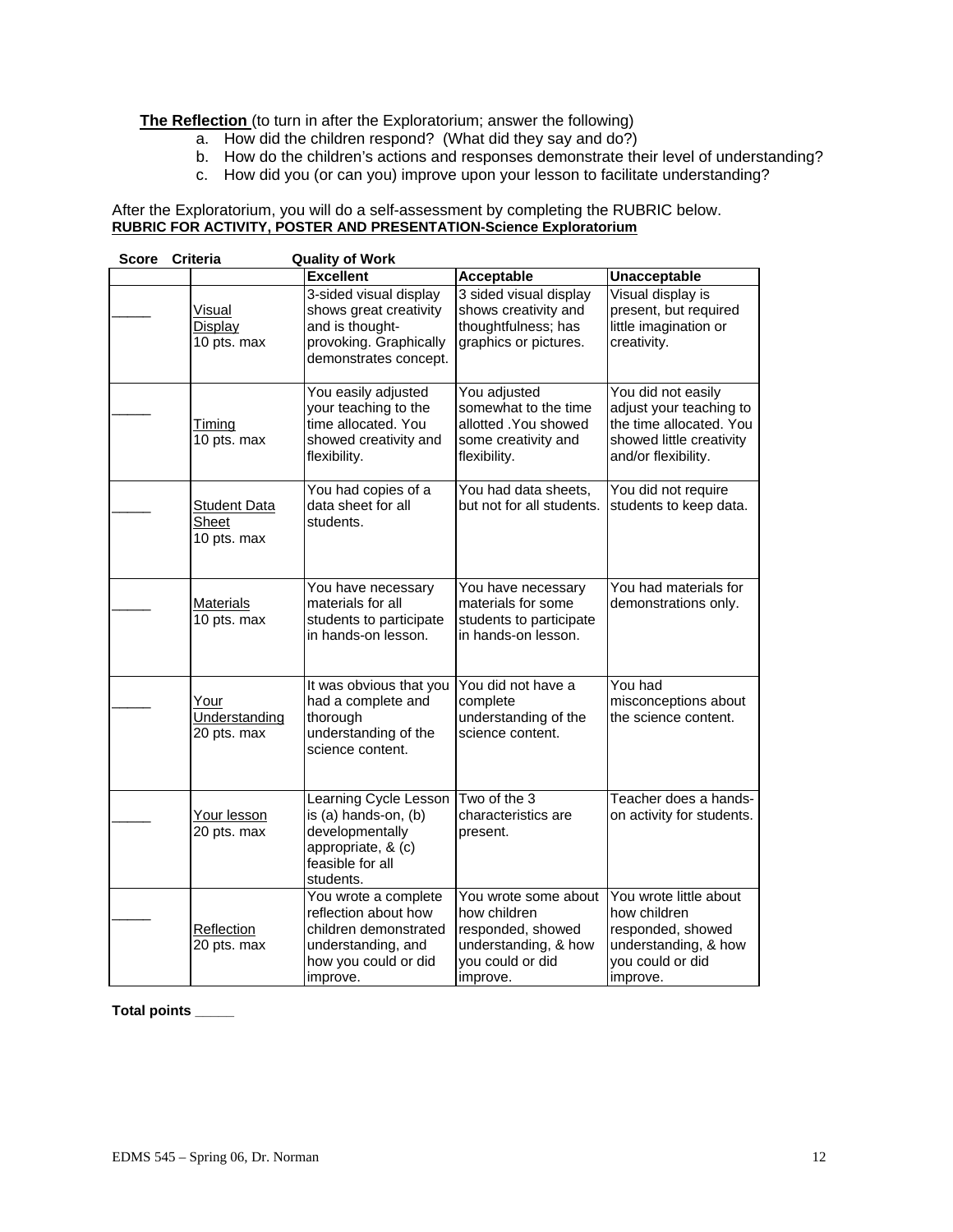# **POST TO TASKSTREAM TPE 5 Student Engagement**

**Post an explanation of how this assignment meets TPE 5, along with the following as artifact attachments:** 

- **1. Lesson Plan for Exploratorium**
- **2. Reflection on Exploratorium teaching**
- **3. Self-Assessment Rubric**
- **4. Picture(s) of Your Project**

### **TPE 5: Student Engagement**

Candidates for Teaching Credentials clearly communicate instructional objectives to students. They ensure the active and equitable participation of all students. They ensure that students understand what they are to do during instruction and monitor student progress toward academic goals. If students are struggling and off-task, candidates examine why and use strategies to re-engage them. Candidates encourage students to share and examine points of view during lessons. They use community resources, student experiences, and applied learning activities to make instruction relevant. They extend the intellectual quality of student thinking by asking stimulating questions and challenging student ideas. Candidates teach students to respond to and frame meaningful questions.

### **Instructions for Writing TPE Reflections:**

As you write, the goal is (1) to describe your learning as it relates to the TPE, (2) to analyze your completion of the assignment and explain how your completion of the assignment and the artifact attachments are evidence of your learning, and (3) to reflect on the significance of your learning (the "so what?") and where you need to go next related to the TPE. A four paragraph structure will help you develop your response:

- 1<sup>st</sup> paragraph: Introduction to your response that uses the words of the TPE. DO NOT restate the TPE; instead, introduce your reader to the focus of your response as it relates to the TPE. This is basically an extended thesis statement related to the TPE.
- $2<sup>nd</sup>$  paragraph: Explain how your completion of the assignment is evidence of your learning related to the TPE. The key here is "evidence." How does your completion of the assignment and the primary artifact attachment prove that you have learned something specific related to this TPE?
- $3<sup>rd</sup>$  paragraph: Explain how the other artifact attachments provide additional evidence of your learning related to the TPE.
- 4th paragraph: Reflect upon and summarize the significance of your learning overall (connected to the TPE) and explain what you still need to learn related to this TPE. This addresses the "so what?" of your learning.

# **Instructor Response "Codes":**

**Done -** You have provided enough description, analysis of evidence, and reflection to show that you understand the intent of the TPE and can articulate your learning relative to the TPE.

*Almost Done* - You are close to providing enough description, analysis of evidence and reflection to show your understanding and learning related to the TPE. **Additional editing or minor revision still needed.**

**Developing** - You have attempted to demonstrate your understanding and learning, but there is not enough description, analysis of evidence, and/or reflection to fully satisfy this assignment. **Significant revision needed.**

### **Essential Questions Quiz (individual) 5%**

The goal of this assignment is to ensure that students pay attention to the relevant grade level content of the lessons presented in class. The quiz will be based on the essential questions stated in your hands-on lesson assignments. These quizzes will be open notes, but not open handout. That means you should take careful notes during each lesson presentation and may not use your lesson handout or book.

#### **Mock Interview (group and individual) 5%**

This will occur on the last day of class, and will involve an individual writing prompt and a group interview.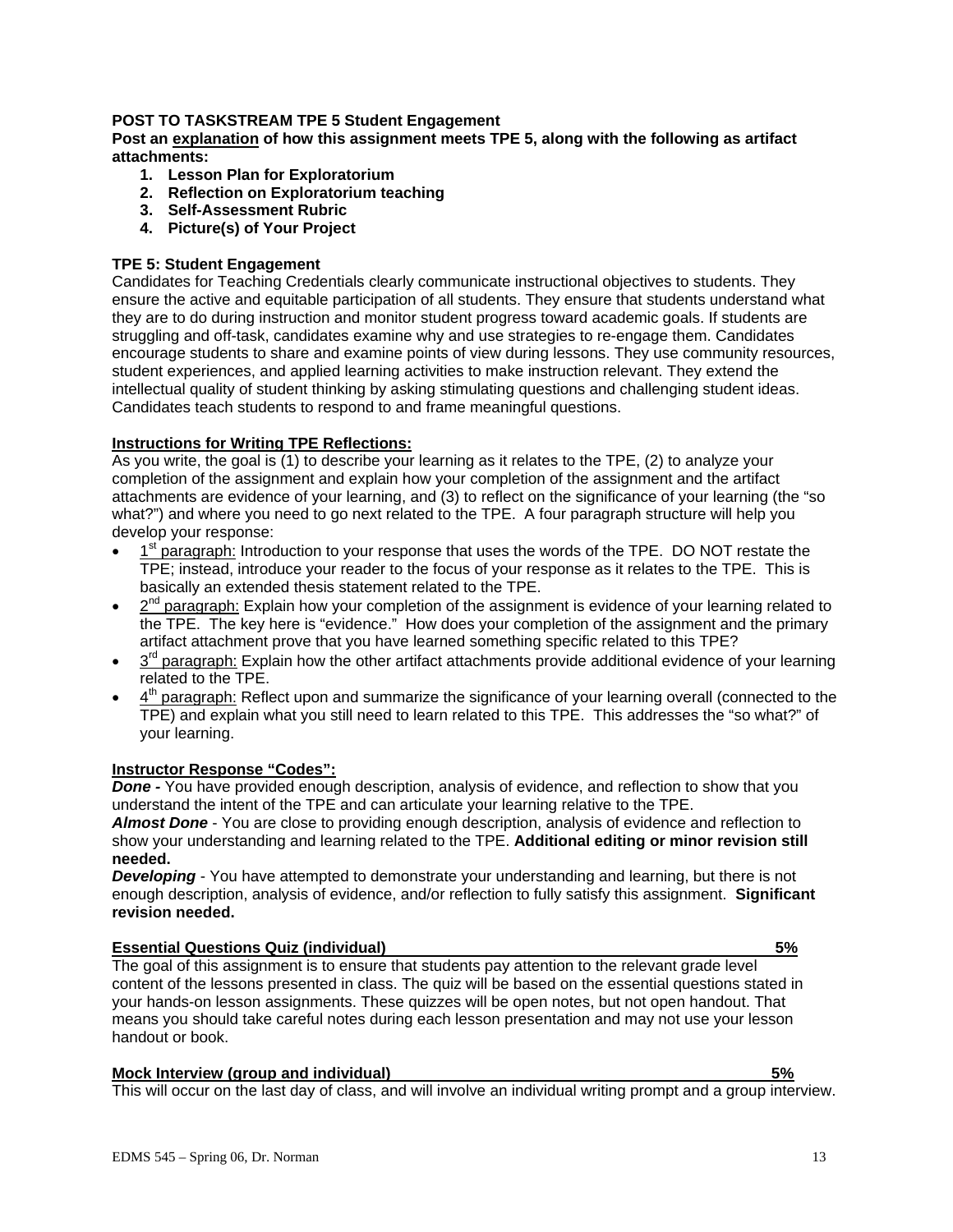#### **Reading Accountabilities (individual) 20%**

Grading: Maximum of 5 pts. for each chapter's concepts. 20 CHAPTERS X 5 PTS=100 PTS For each of chapters 2-21, complete one of the following:

- 1. Using inspiration or similar software, prepare a concept map (15-25 concepts with linking words), using correct concept mapping procedures taught in class or
- 2. Type Big Ideas "paper" (1 page) explaining the key science concepts (**sentence form, not outlines**)

### **Post to WebCT under Assignments/Readings on the dates indicated in the schedule.**

### **Videotaped Lesson and Reflection (individual) 20%**

#### **Critical Assessment Task (CATs) to be submitted and discussed on TaskStream for TPE 1A.**

This assignment requires a 15-20 minute video taping of you teaching a science instructional experience in an elementary classroom setting.

#### **The goals** of this assignment are to:

- Provide practice for preparing a formal lesson that you will teach.
- Provide you with opportunities to infuse effective practice strategies in their planning and teaching.
- Provide you with opportunities to reflect on your teaching choices. Students will self and peer review/critique the video taped lessons.

### **1. LESSON PLAN**

Prepare your lesson plan and review it with your Cooperating Teacher.

### **2. VIDEOTAPE**

Videotape yourself teaching a science lesson. You will post 3-4 minutes of video clips to TaskStream. You will also **bring the video to class on a DVD or flashdrive to show on the class computer**. Note: Be sure to test your method to make sure you can show the video on our class computer.

### **3. REFLECTING ON YOUR TEACHING LESSON (Your self critique)**

- a. First, review your teaching video to evaluate your performance with regard to the following general competencies. This is for your benefit! *Planning and subject area competence Instructional skills Accommodations to insure success of every student Evaluation (learner achievement and own skills) Classroom organization Student behavior Personal/professional behavior*
- **b. Then, write a self critique, reflecting on the experience in writing by answering the following questions:** 
	- (1) What worked and why? [What elements of the lesson effectively contributed to student learning?]
	- (2) What did not work and why? [What elements of the lesson did not contribute to student learning?]
	- (3) If the lesson were taught again, in what specific ways could it be modified to increase its effectiveness?
	- (4) Based on the feedback received, what specific plans can be made to increase teacher effectiveness? (Based on Hanna & Hansen, 1992)

### **4. Discussion and Presentation**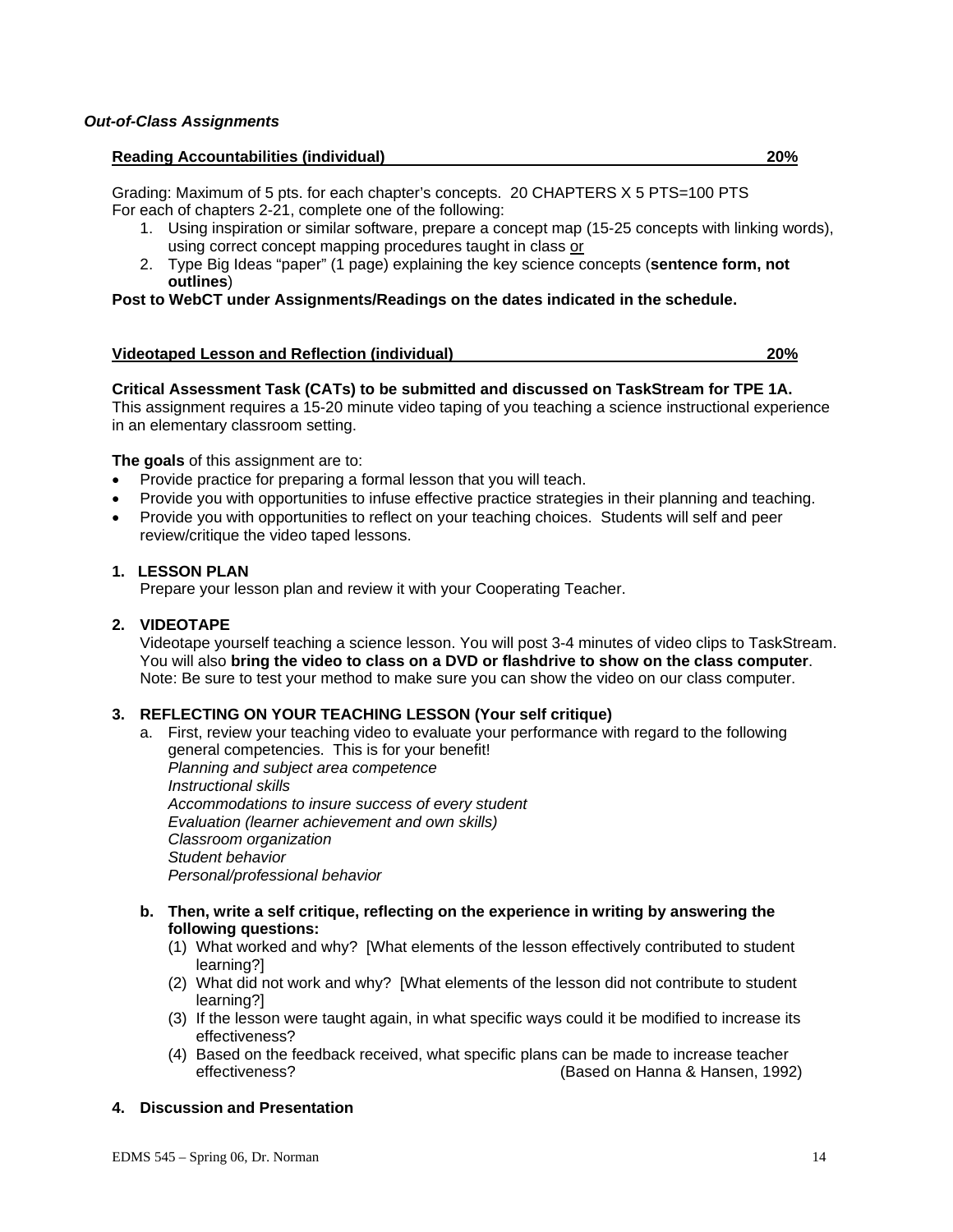Discuss your teaching and the lesson with your Team in our class. Your Team will make a 30-minute presentation to the whole class, describing the lessons in each of your elementary classrooms, and showing the video of some of the video clips.

First, be sure to advise the regular classroom teacher and the principal of the videotaping and its intent:

- $\triangleright$  This is to be a learning experience for you to see yourself in the role of the teacher as your students see you. "In the role of the teacher" requires you to introduce a lesson; deliver directions about how to do something; demonstrate a procedure; ask questions to check student understanding; work with individual, small group, or the entire class; transition between activities; monitor student progress and behavior. You do not have to deliver a lecture for this assignment.
- ¾ While students *may* be filmed, the intent *never* is to focus on the children or their behavior. However, your management and interaction with the students may be part of the critique.

Arrange for a video camera and an operator, if possible. Many elementary schools now have video equipment on site. Classroom teachers or aides or other student teachers may be available to help with the actual filming. The CSUSM student helpdesk has digital cameras for checkout. See course instructor if you have trouble getting a camera.

# **5. POST TO TASKSTREAM TPE 1A Science**

**Post an explanation of how this assignment meets TPE 1A, along with the following as attachments:** 

- **1. 3-4 minutes of video clips of the science lesson**
- **2. A complete lesson plan**
- **3. Your reflective self critique (written responses to the four questions above)**

# **TPE 1A: Teaching Science in a Multiple Subject Assignment**

Candidates for a Multiple Subject Teaching Credential demonstrate the ability to teach the state-adopted academic content standards for students in science (K-8). They balance the focus of instruction between science information, concepts, and investigations. Their explanations, demonstrations, and class activities serve to illustrate science concepts and principles, scientific investigation, and experimentation. Candidates emphasize the importance of accuracy, precision, and estimation.

### **Instructions for Writing TPE Reflections:**

As you write, the goal is (1) to describe your learning as it relates to the TPE, (2) to analyze your completion of the assignment and explain how your completion of the assignment and the artifact attachments are evidence of your learning, and (3) to reflect on the significance of your learning (the "so what?") and where you need to go next related to the TPE. A four paragraph structure will help you develop your response:

- $1<sup>st</sup>$  paragraph: Introduction to your response that uses the words of the TPE. DO NOT restate the TPE; instead, introduce your reader to the focus of your response as it relates to the TPE. This is basically an extended thesis statement related to the TPE.
- $2<sup>nd</sup>$  paragraph: Explain how your completion of the assignment is evidence of your learning related to the TPE. The key here is "evidence." How does your completion of the assignment and the primary artifact attachment prove that you have learned something specific related to this TPE?
- $3<sup>rd</sup>$  paragraph: Explain how the other artifact attachments provide additional evidence of your learning related to the TPE.
- $\bullet$  4<sup>th</sup> paragraph: Reflect upon and summarize the significance of your learning overall (connected to the TPE) and explain what you still need to learn related to this TPE. This addresses the "so what?" of your learning.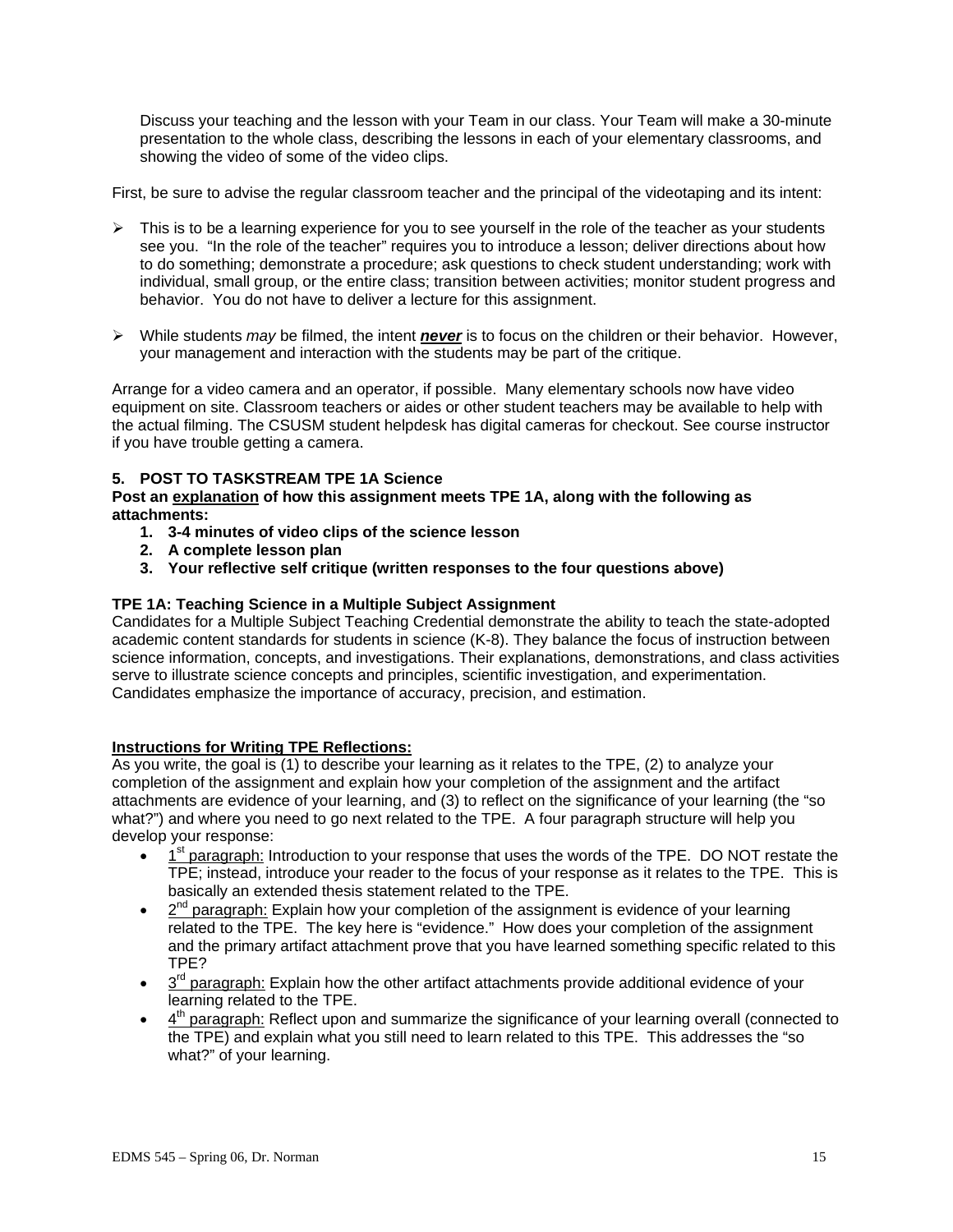# **Instructor Response "Codes":**

**Done -** You have provided enough description, analysis of evidence, and reflection to show that you understand the intent of the TPE and can articulate your learning relative to the TPE.

*Almost Done* - You are close to providing enough description, analysis of evidence and reflection to show your understanding and learning related to the TPE. **Additional editing or minor revision still needed.**

**Developing** - You have attempted to demonstrate your understanding and learning, but there is not enough description, analysis of evidence, and/or reflection to fully satisfy this assignment. **Significant revision needed.**

### **Cooperative Learning Roles for Science Group Members:**

- Materials Manager
- Reporter
- **Recorder**
- Timekeeper/Taskmaster
- Lead Investigator

Heterogeneous groups are best. The teacher assigns the group and the roles. The roles which are

rotated.

#### **Compassionate Communication**

We will be including a study of Rachel Lamb's booklet Communication Basics: An Overview of Nonviolent Communication. This booklet is published by the Center for Nonviolent Communication. In Nonviolent Communication (also called Compassionate Communication), Marshall Rosenberg presents his approach to communication that centers on compassionate connection. Marshall encourages all individuals, and especially educators, to motivate "by a reverence for life." Rosenberg's Compassionate Communication process offers educators the tools to create exceptional learning environments.

Compassionate Communication (also called Nonviolent Communication) will help you:

- Maximize the individual potential of all students
- Improve trust and connection in your classroom community
- Strengthen student interest, retention and connection to their work
- Find cooperation without using demands
- Improve classroom teamwork, efficiency and results

Marshall B. Rosenberg, Ph.D. is the internationally acclaimed author of *Nonviolent Communication: A Language of Life*, and *Speak Peace in a World of Conflict*. He is the founder and educational director of the Center for Nonviolent Communication (CNVC). He travels throughout the world promoting peace by teaching these remarkably effective communication and conflict resolution skills. See www.cnvc.org resources for additional books and resources on how to use compassionate communication in teaching.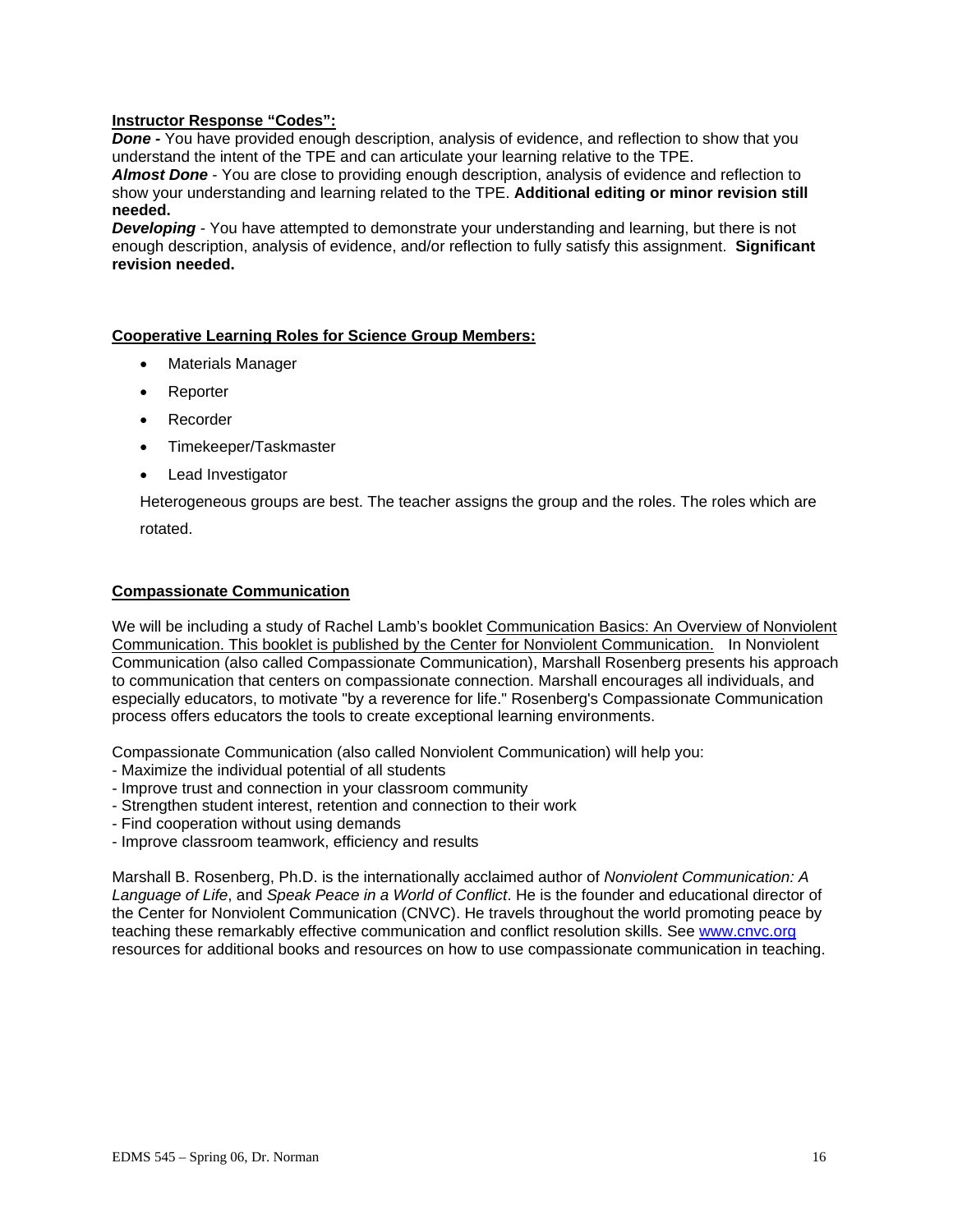| PART 1:<br><b>LANGUAGE STRUCTURE AND</b><br>FIRST- AND SECOND-LANGUAGE<br><b>DEVELOPMENT</b>                                                    | PART 2:<br><b>METHODOLOGY</b><br>OF BILINGUAL, ENGLISH<br><b>LANGUAGE DEVELOPMENT,</b><br><b>AND CONTENT INSTRUCTION</b>       | PART 3:<br><b>CULTURE AND</b><br><b>CULTURAL DIVERSITY</b>                                          |
|-------------------------------------------------------------------------------------------------------------------------------------------------|--------------------------------------------------------------------------------------------------------------------------------|-----------------------------------------------------------------------------------------------------|
| I. Language Structure and Use:<br><b>Universals and Differences</b><br>(including the structure of English)                                     | I. Theories and Methods of<br><b>Bilingual Education</b>                                                                       | I. The Nature of Culture                                                                            |
| A. The sound systems of language<br>(phonology)                                                                                                 | A. Foundations                                                                                                                 | A. Definitions of culture                                                                           |
| <b>B.</b> Word formation (morphology)                                                                                                           | B. Organizational models: What works for<br>whom?                                                                              | <b>B.</b> Perceptions of culture                                                                    |
| C. Syntax                                                                                                                                       | C. Instructional strategies                                                                                                    | C. Intra-group differences (e.g., ethnicity,<br>race, generations, and micro-cultures)              |
| D. Word meaning (semantics)                                                                                                                     | II. Theories and Methods for<br><b>Instruction In and Through English</b>                                                      | D. Physical geography and its effects on<br>culture                                                 |
| E. Language in context                                                                                                                          | A. Teacher delivery for both English<br>language development and content<br>instruction                                        | E. Cultural congruence                                                                              |
| F. Written discourse                                                                                                                            | <b>B.</b> Approaches with a focus on English<br>language development                                                           | <b>II. Manifestations of Culture:</b><br><b>Learning About Students</b>                             |
| G. Oral discourse                                                                                                                               | C. Approaches with a focus on content<br>area instruction (specially designed<br>academic instruction delivered in<br>English) | A. What teachers should learn about their<br>students                                               |
| H. Nonverbal communication                                                                                                                      | D. Working with paraprofessionals                                                                                              | <b>B.</b> How teachers can learn about their<br>students                                            |
| I. Language Change                                                                                                                              |                                                                                                                                | C. How teachers can use what they learn<br>about their students (culturally responsive<br>pedagogy) |
| II. Theories and Factors in First- and<br><b>Second-Language Development</b>                                                                    | III. Language and Content Area<br><b>Assessment</b>                                                                            | <b>III. Cultural Contact</b>                                                                        |
| A. Historical and current theories and models<br>of language analysis that have<br>implications for second-language<br>development and pedagogy | A. Purpose                                                                                                                     | A. Concepts of cultural contact                                                                     |
| B. Psychological factors affecting first- and<br>second-language development                                                                    | <b>B.</b> Methods                                                                                                              | <b>B.</b> Stages of individual cultural contact                                                     |
| C. Socio-cultural factors affecting first- and<br>second-language development                                                                   | C. State mandates                                                                                                              | C. The dynamics of prejudice                                                                        |
| D. Pedagogical factors affecting first- and<br>second-language development                                                                      | <b>D.</b> Limitations of assessment                                                                                            | D. Strategies for conflict resolution                                                               |
| E. Political factors affecting first- and second-<br>language development                                                                       | E. Technical concepts                                                                                                          | IV. Cultural Diversity in U.S. and CA.                                                              |
|                                                                                                                                                 |                                                                                                                                | A. Historical perspectives                                                                          |
|                                                                                                                                                 |                                                                                                                                | <b>B.</b> Demography                                                                                |
|                                                                                                                                                 |                                                                                                                                | C. Migration and immigration                                                                        |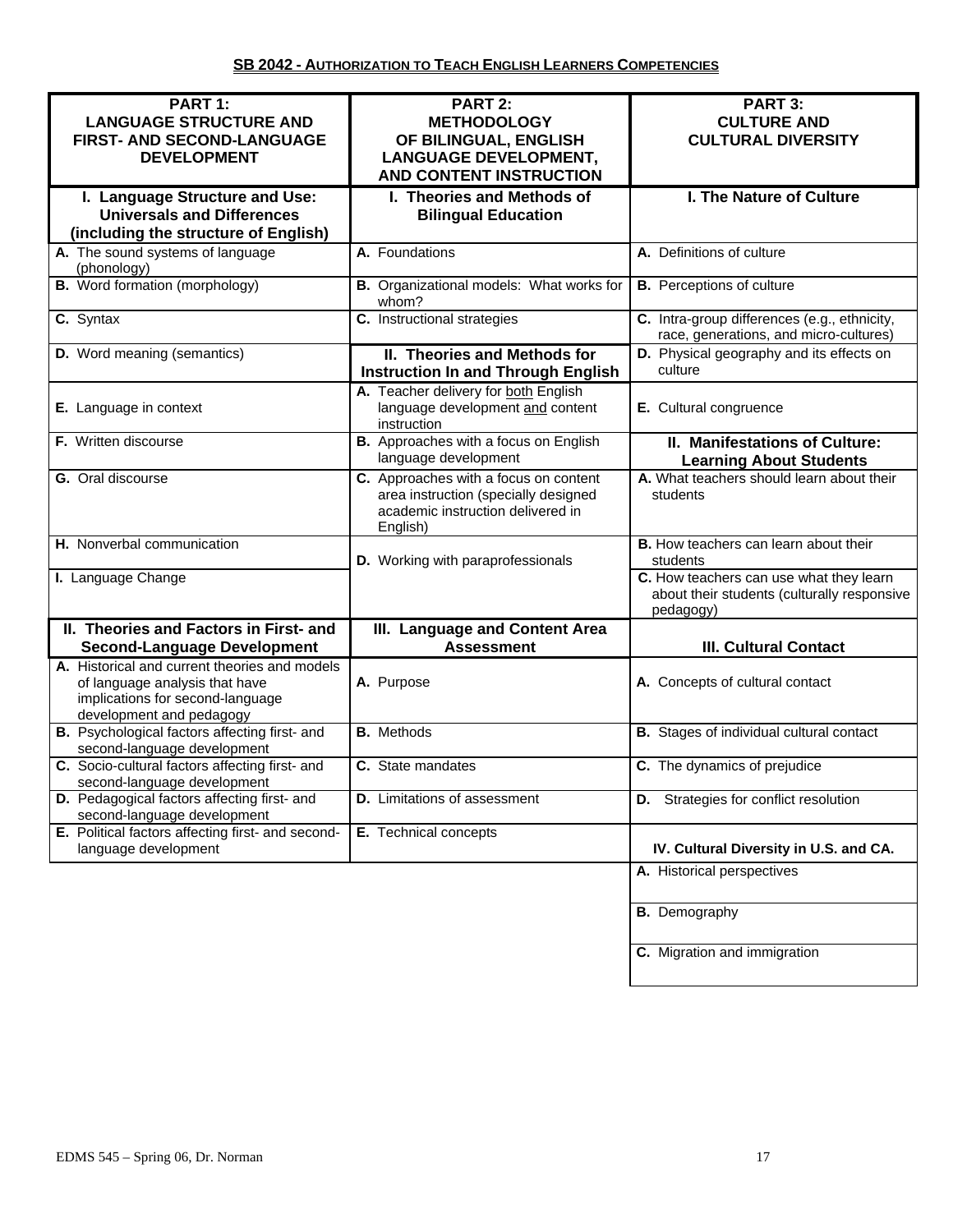*This form and information submitted is Confidential.* 

# **Peer Evaluation Form To be copied and used for Leadership of Science Activities and Group Science Curriculum**

Name: Name: 2008 Name: 2008 Name: 2008 Name: 2008 Name: 2008 Name: 2008 Name: 2008 Name: 2008 Name: 2008 Name: 2008 Name: 2008 Name: 2008 Name: 2008 Name: 2008 Name: 2008 Name: 2008 Name: 2008 Name: 2008 Name: 2008 Name: 2

**Instructions:** Copy front to back, and complete a copy for each group assignment. *Please evaluate the contributions of each member of your group for each group assignment in the course. Be sure to include your own self-assessment when completing this evaluation. Turn in to the instructor immediately after completing the related assignment. Be sure to list the assignment you are completing the evaluation for:* 

# **Scale: 1= Exceptional, 2= Above Avg., 3= Average, 4= Below Avg., 5= Poor**

1. How would you rate the performance of your group peers on the assignment checked above in terms of the contributions each member of your group has made to the assignment through the semester?

|           | <b>Student Name</b> | Rating | Contribution |
|-----------|---------------------|--------|--------------|
| $\bullet$ | You                 |        |              |
| $\bullet$ |                     |        |              |
| $\bullet$ |                     |        |              |
| $\bullet$ |                     |        |              |
| $\bullet$ |                     |        |              |
|           |                     |        |              |

Comments:

2. How would you rate the performance of each group member in playing the leadership role for his or her particular set of assigned project tasks?

|           | <b>Student Name</b> | Rating | Leadership |
|-----------|---------------------|--------|------------|
| $\bullet$ | You                 |        |            |
| $\bullet$ |                     |        |            |
| $\bullet$ |                     |        |            |
| $\bullet$ |                     |        |            |
| $\bullet$ |                     |        |            |
|           | Comments:           |        |            |

*This form and information submitted is Confidential.*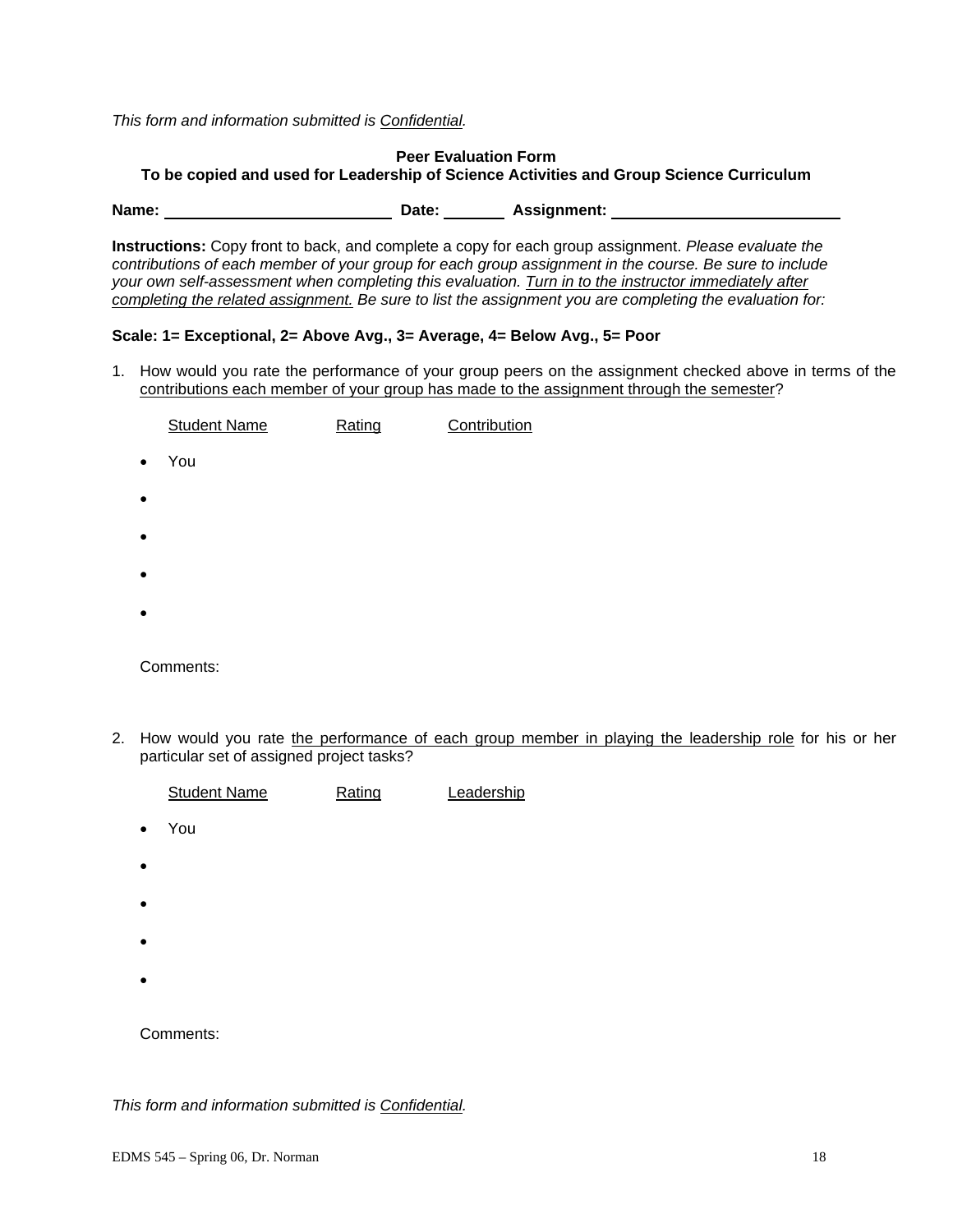3. How would you rate the performance of each member of your group in contributing to the overall success of the assigned project?

|           | <b>Student Name</b> | Rating | Performance |
|-----------|---------------------|--------|-------------|
| $\bullet$ | You                 |        |             |
| $\bullet$ |                     |        |             |
| $\bullet$ |                     |        |             |
| $\bullet$ |                     |        |             |
| $\bullet$ |                     |        |             |
|           |                     |        |             |

Comments:

**Ranking:** Please rank each member of your group in terms of his or her overall contribution to the project/assignment. You may rank more than 1 person on each level.

# **Scale: 1= Most significant contributor, 2= Next most significant contributor, etc.**

 **1. 2. 3. 4. 5.** 

**Comments:**